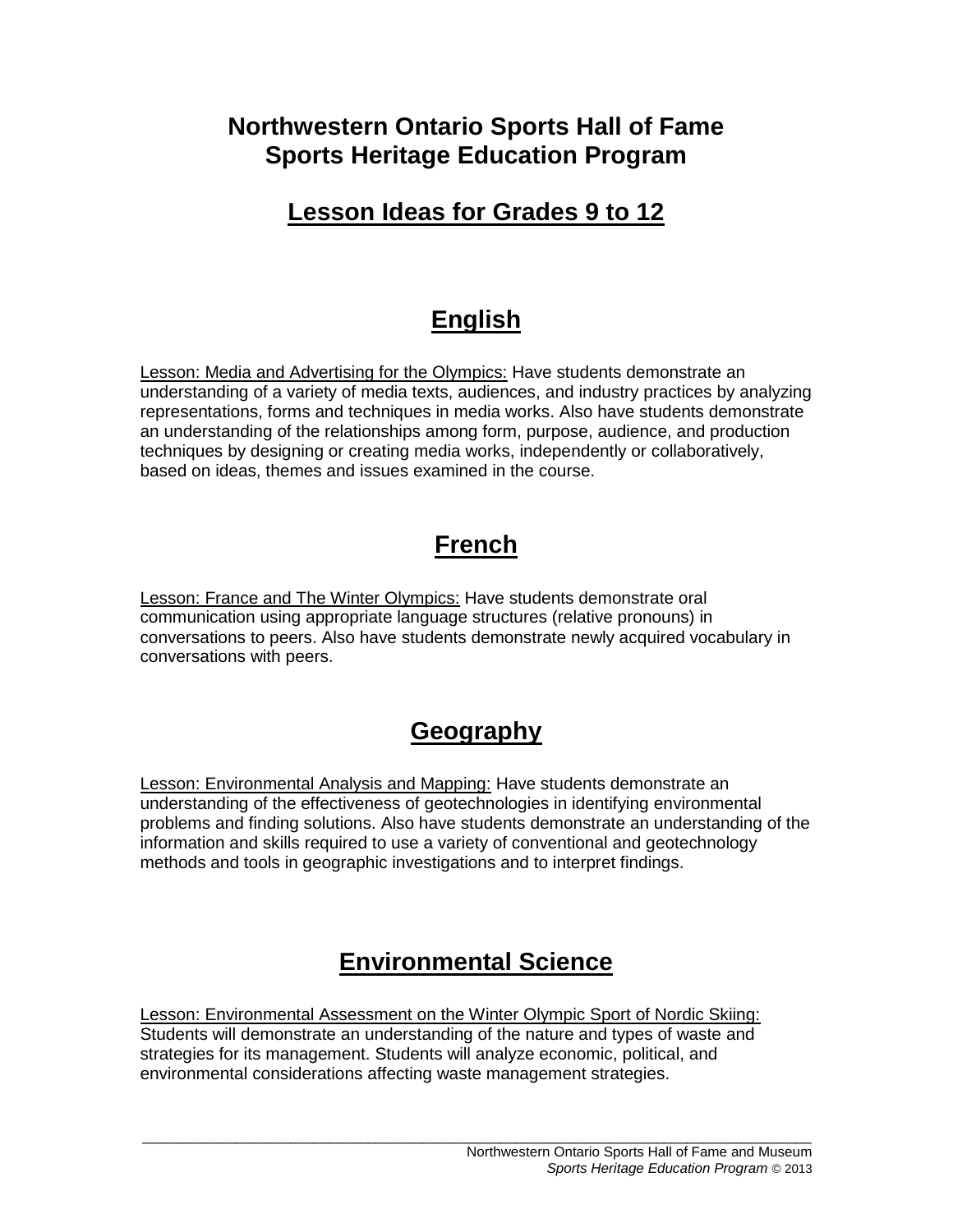# **History**

Lesson: Winter Olympics Assignment: knowledge of Northwestern Ontario's Participation in the Olympics: Students will demonstrate an understanding of the importance of locally relevant history to sports and how Northwestern Ontario's athletes were involved in the Olympics.

Lesson: Olympic Scandals and Controversies: Students will demonstrate how scandals and controversies have been a common theme in the Olympics. This will also demonstrate how local, national and global influences have helped shaped Canadian Identity.

Lesson: Induct Your Own Athlete: Students will demonstrate proper research findings by using appropriate methods to locate, gather and identify relevant information to induct their own Northwestern Ontario Hall of Fame Inductee.

Lesson: Research Essay and/or presentation: Have students present and/or write an essay about various aspects of sports history from the local to the world level. Examples of possible topics include:

- 1. How the Olympics have changed from the Ancient Greek period to the modern-day Olympics.
- 2. A biographical study on an Olympian or Paralympian from northwestern Ontario.
- 3. The origins of a particular sport and its development over the years.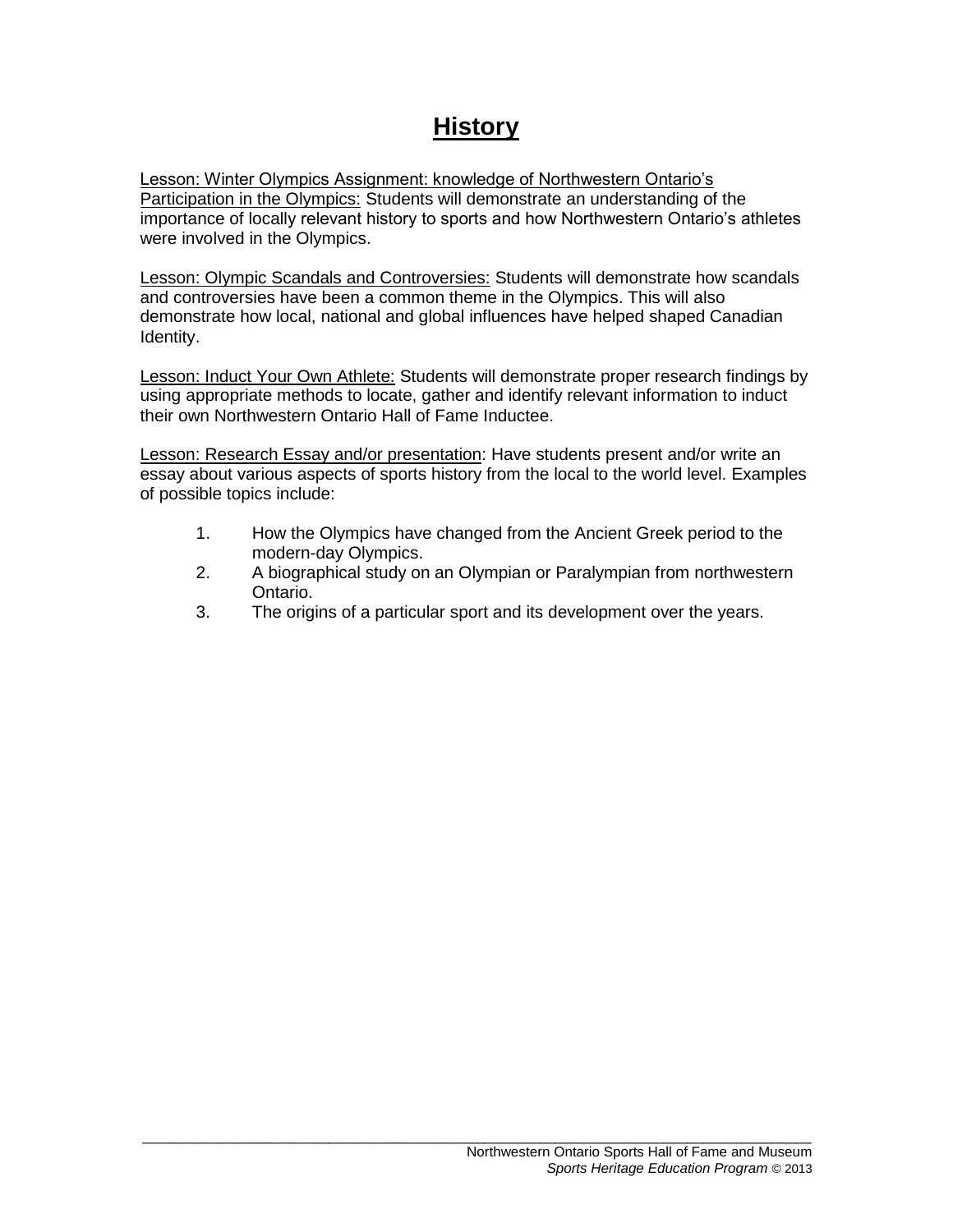## **English**

## **English Lesson Plan- Voice, Audience and Purpose: Appealing to a Demographic**

| 1. Lesson Plan Information                                                   |                                     |
|------------------------------------------------------------------------------|-------------------------------------|
| <b>Subject/Course: ENG3U University</b><br><b>Preparation English</b>        | Name:                               |
| <b>Grade Level: Grade 11</b>                                                 | Date:                               |
| <b>Topic:</b> Voice, Audience, and<br>Purpose: Appealing to a<br>Demographic | <b>Length of Period:</b> 75 minutes |

## **2. Expectation(s)**

## **Overall Expectations**

By the end of this course students will:

- Demonstrate an understanding of a variety of media texts, audiences, and industry practices by analyzing representations, forms, and techniques in media works;
- Demonstrate an understanding of the relationships among form, purpose, audience, and production techniques by designing or creating media works, independently and collaboratively, based on ideas, themes, and issues examined in this course.

## **Specific Expectations**

By the end of this course students will:

- Explain how the form, technique, style, and language of a variety of media forms create meaning (e.g., compare the coverage of a current event by newspapers, radio, television, and Internet websites);
- Design or create media works based on ideas, themes, and issues examined in this course (e.g., create media works based on a theme from literature, using available resources; write dialogue for a commercial to promote sales of a novel; create a promotional campaign to sell the same idea or service to two or more different audiences)

## **Learning Goals:**

- · I will explore the different types of audiences that consume various media and how voice and purpose change to appeal to those audiences.
- · I will consider the importance of knowing different demographics
- · I will evaluate how voice and tone in writing media can influence consumers.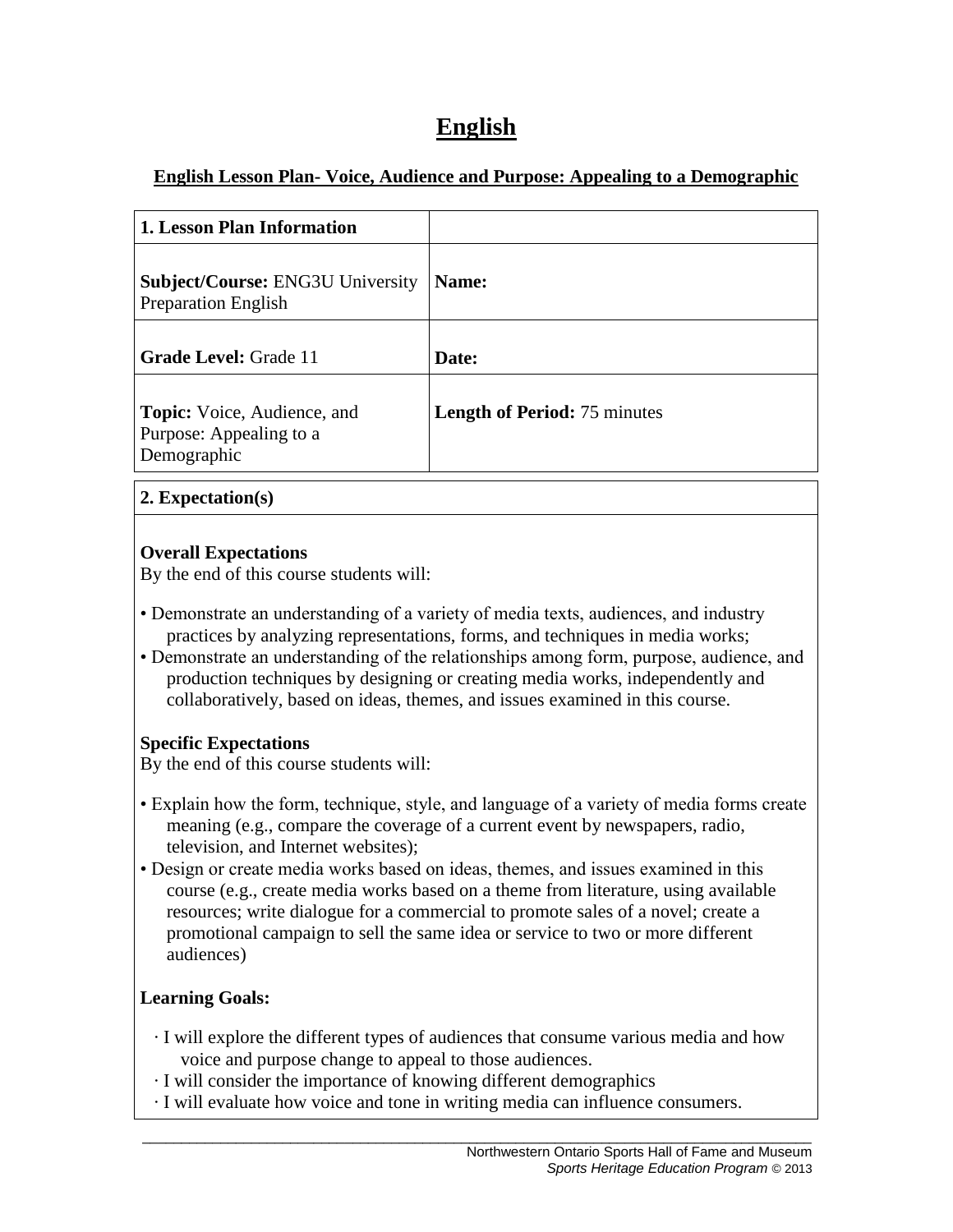#### **3. Assessment and Evaluation**

#### **Assessment For Learning**

- · Before and After Creative Writing Assignment: transforming a passage to appeal to a certain type of consumer
- · Small task is to be completed in class after lesson and handed in for teacher to examine students understanding of voice, audience, and bias.

#### **Assessment of Learning**

Anecdotal Record (informal assessment): (sourced from *The Ontario Curriculum Unit Planner Assessment Companion* page 38). Teacher will take notes on any significant observations on formative development that might otherwise be forgotten or remembered incorrectly. Record observations of unanticipated performance, behaviors, incidents, or events. Observations should specify the learner, date of observation, factual description of observation. Record shall be used to measure student achievement and student growth over time.

#### **4. Instructional Strategies**

- Direct Instruction Strategies, Making Words, from The Ontario Curriculum Unit Planner, page 69-70
- Direct Instruction Strategies, Guided Writing, from The Ontario Curriculum Unit Planner, page 67-68
- Cooperative Strategies, Discussion, from The Ontario Curriculum Unit Planner, page 42-43.

#### **5. Materials and Resources**

Teacher: Lesson Plan, Paper, YouTube videos on advertisement, magazines (advertisements), previous Olympic advertisements

Students: Pen, Paper, (bring in their own magazines)

#### **6. Prior Learning/ Learning Context**

Allow students to look through magazine and identify the different advertisements that are for the different demographics (ie: the target audience).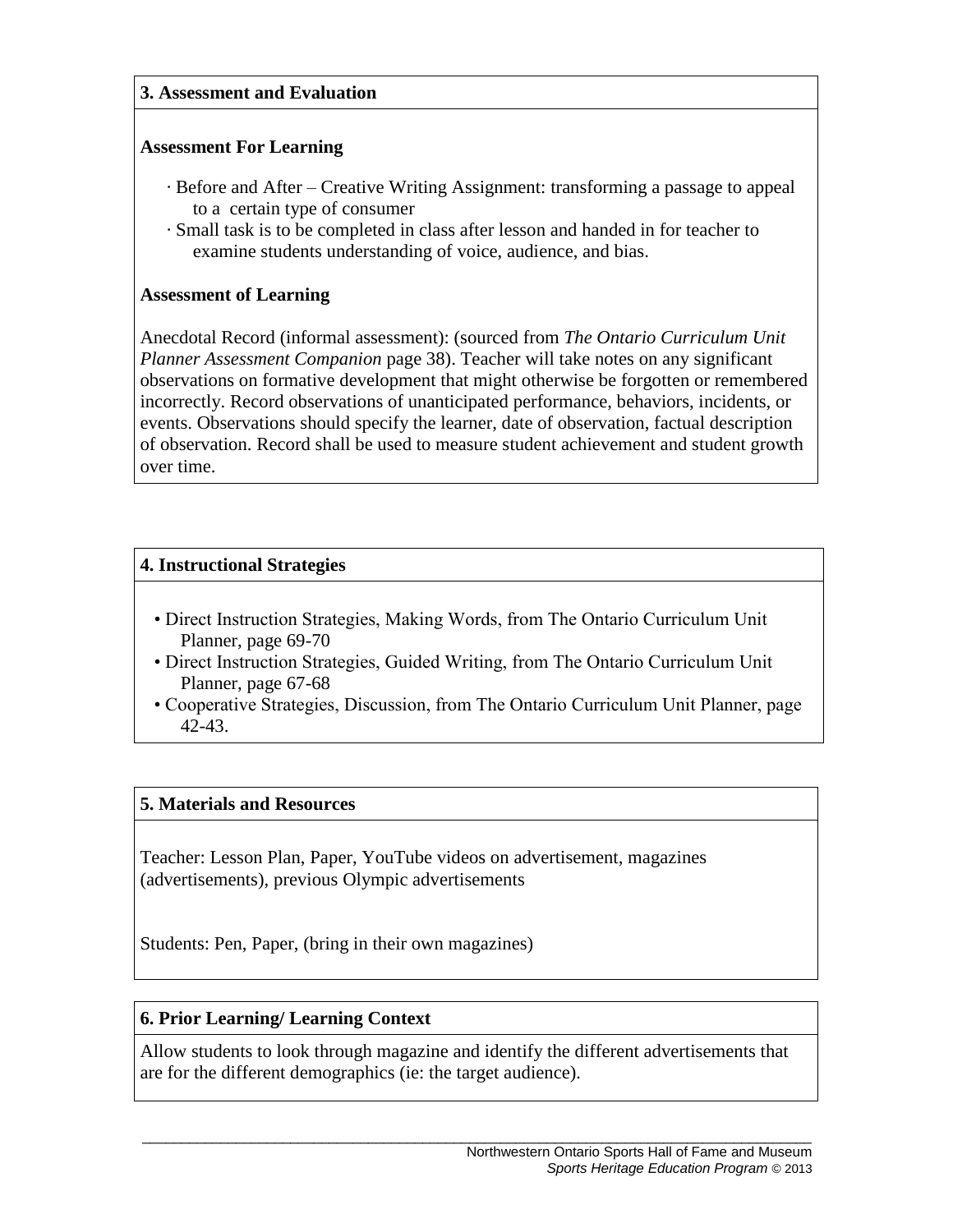#### **7. Lesson**

- 1. Start with your Prior Learning Activity (see #6 above)
- 2. Then look at some YouTube videos of commercials and look at their advertisement techniques and see their ability to identify the target
- 3. Show how the Olympics are advertised and the issues of media within the Olympics (you-tube or commercialized information)
- 4. Explain Assignment (see below- Media: Advertising The Canadian Winter Olympics)

#### **Assignment**

#### **MEDIA: Advertising the Canadian Winter Olympics**

**Course Title:** ENG3U University Preparation English Grade: 11

**Unit: Media Studies:** The Media, Bias, and Audience **Teacher:** 

The Canadian Winter Olympics are coming to Thunder Bay, but before the event can get on its feet a capable advertising firm needs to take the reigns of the event and make sure that the entire school knows the première sporting event of the year is on its way! Every huge marketing event is accompanied by a equally huge team of consultants and creatively minded people that exist in the background making everything look beautiful, sound amazing, and run as smoothly as possible. Of course, they also add a bit of glam and sense of occasion to the day. These background workers are responsible for everything from the advertisements we see on television to the articles we read in the news papers or in social media site to stay up to date of the game scores.

Students of ENG3U you have stepped into a new reality where you are now employees of MAGNUS ADVERTISING GROUP the lead advertising agency for the Canadian Winter Olympics. The company has been awarded the prestigious \$25 million dollar Olympic advertising contract by the International Olympic Committee. They had given our company a mission to promote public awareness of the Winter Games, develop the official image of the Games, and help to market official Winter Olympics merchandize and sportsmanship. Employees of MAGNUS ADVERTISING GROUP will be working with professionals from fellow firms around Thunder Bay to plan and promote the most successful Winter Olympic Games ever recorded. In order to make sure things run smoothly our advertising firm will focus on the marketing, and advertisement of the games throughout the school and make sure everyone is primed and ready for the opening ceremonies and the official start to the games.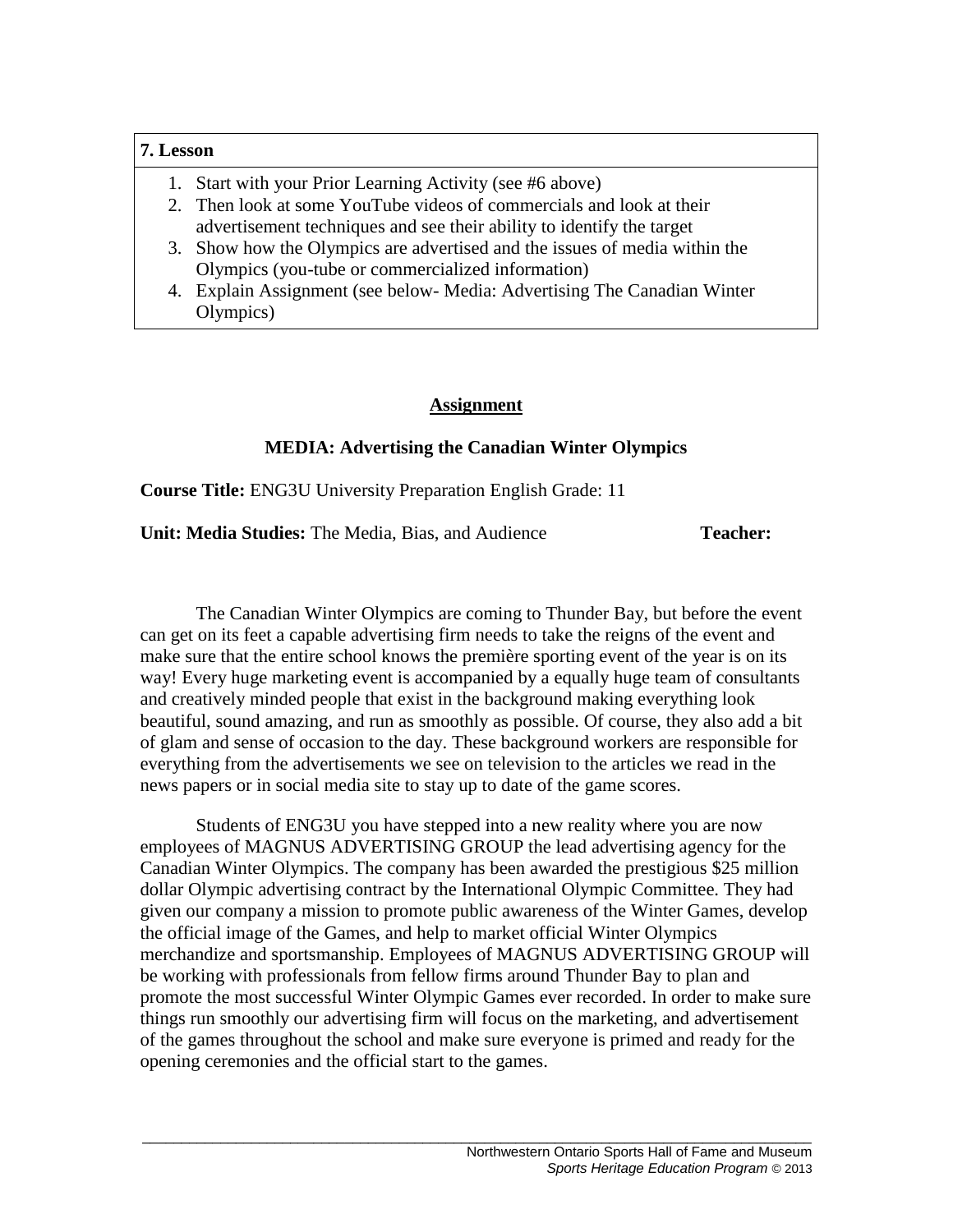It is our job to get everyone good and excited before the Olympics roll into town so we have to have a strategic method to tackle the huge task before us – the only problem is we have been given less than 2-weeks to work our media magic. In order to meet out contract requirements on time our firm's employees will have to be divided into the different focus groups. Here is a list of the roles available to be had:

You Client is: International Olympic Committee Your Target Audience is: The high school community

The Different Crews/Groups:

#### *THE TELEVISION CREW:*

Television Ads (teacher will provide video cameras, film, and time to edit/cut videos before distribution) to be played for all member classes prior to event (approximately a week ahead of time)

**Director** Camera Man Editor Script Writer Researcher

*THE RADIO BROADCASTING CREW***:** Maximum of 2 radio-broadcasting groups.

- 1. The entire group will be responsible for brainstorming initial ideas and implementation strategies to be handed in at the first deadline. Group should have no less than 4 initial ideas and no more than 6 in total. Ideas must FOCUS on a specific idea (such as the Canadian Identity) in their broadcasts of the Olympic Games. Group will choose 2 of their initial ideas to develop and refine into final submissions.
- 2. Broadcast will be no longer than 2 minutes

Writer: responsible for writing the script(s) for the radio broadcasts Researcher: responsible for finding relevant information about the Olympics, Record/edit: in charge of the recording and development of the broadcasts Anchor: responsible for performing the broadcasts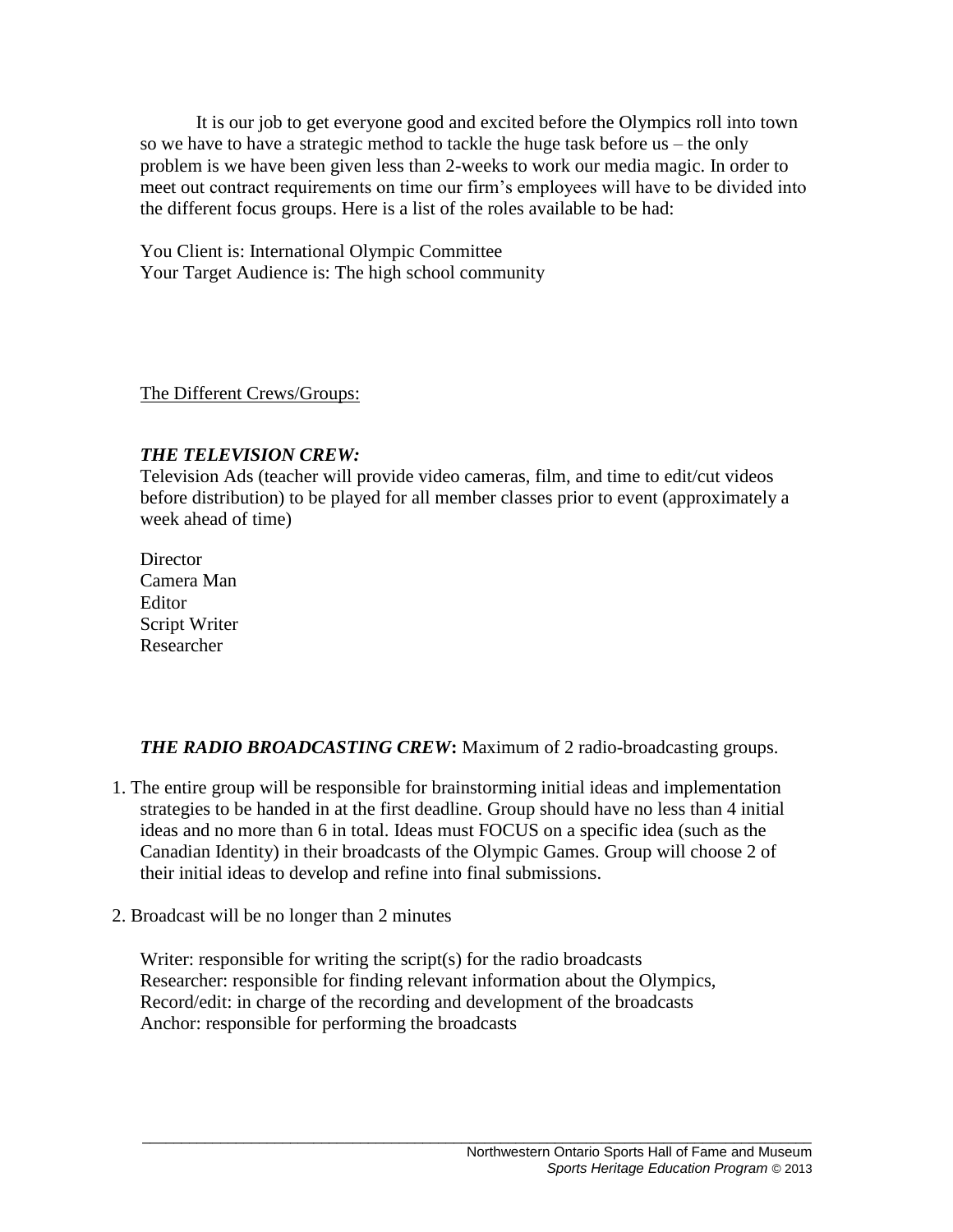## *THE ADVERTISING/MARKETING CREW*

Marketing ads (billboards, posters of mascots and 2013 Olympic brands (clothing, merchandize) (to be posted around classroom)

- 1. The entire group will be responsible for brainstorming initial ideas and implementation strategies to be handed in at the first deadline. Group should have no less than 4 initial ideas and no more than 6. Ideas must FOCUS on a specific idea (such as the Canadian Identity) in their advertisement of the Olympic Games. Group will choose 3 of their initial ideas to develop and refine into final submissions.
- 2. Three submissions must represent three mediums. 1 poster for the Olympics, 1 ad for Olympics merchandise, 1 official representative of the games (mascots)
- 3. At least one of the three advertisements must be computer generated (no more than 2)

Artistic Director: responsible for the development of a Olympics Mascot (will develop the actual Mascot (image)

Assistant Artistic director x2: Will assist in the development of an Olympics mascot. (Will develop banners, billboards with mascot around school)

Lead Computer Technician: Responsible for the development of a computer generated advertisement for the Olympics (multiple copies will be printed and distributed around school)

Graphic Designer: Responsible for the development of a merchandize advertisement.

## *THE ELECTRONIC ADVERTISING CREW*

Electronic advertising. (Planning out possible electronic ads, set up a secure face book page, twitter page, blog etc to explore the variety of mediums available (all classes will be given the link to the secure social media pages and members of the English class will be expected to comment on page enthusiastically). There must be a minimum of 4 posts.

 $Writer(s)/$  Researcher(s) (multiple positions): several students will be responsible for setting up and managing secure twitter and face book accounts, and a blog that showcases the Olympics event. The links to these pages will be given to all the students in the ENG3U class and other participating classes so students can interact with the Olympics online

## *THE PHOTOGRAPHY/REPORTING CREW*

Photo Ops: a couple students will volunteer or be designated for planning and preparing magazine articles/newspaper articles featuring the event. They will be responsible for submitting articles to local newspapers as feature on school activities. Students should be confidant and effective in their writing capabilities.

Photographer (s): responsible for setting up, planning, and executing effective photo ops. Student will have multiple photographs and then be responsible for selecting the most impressive frames from the photos to be cropped, edited, perfected and prepared for the feature article that will be submitted to the local newspaper. Student will also develop 1-2 sentence explanation to accompany the photo.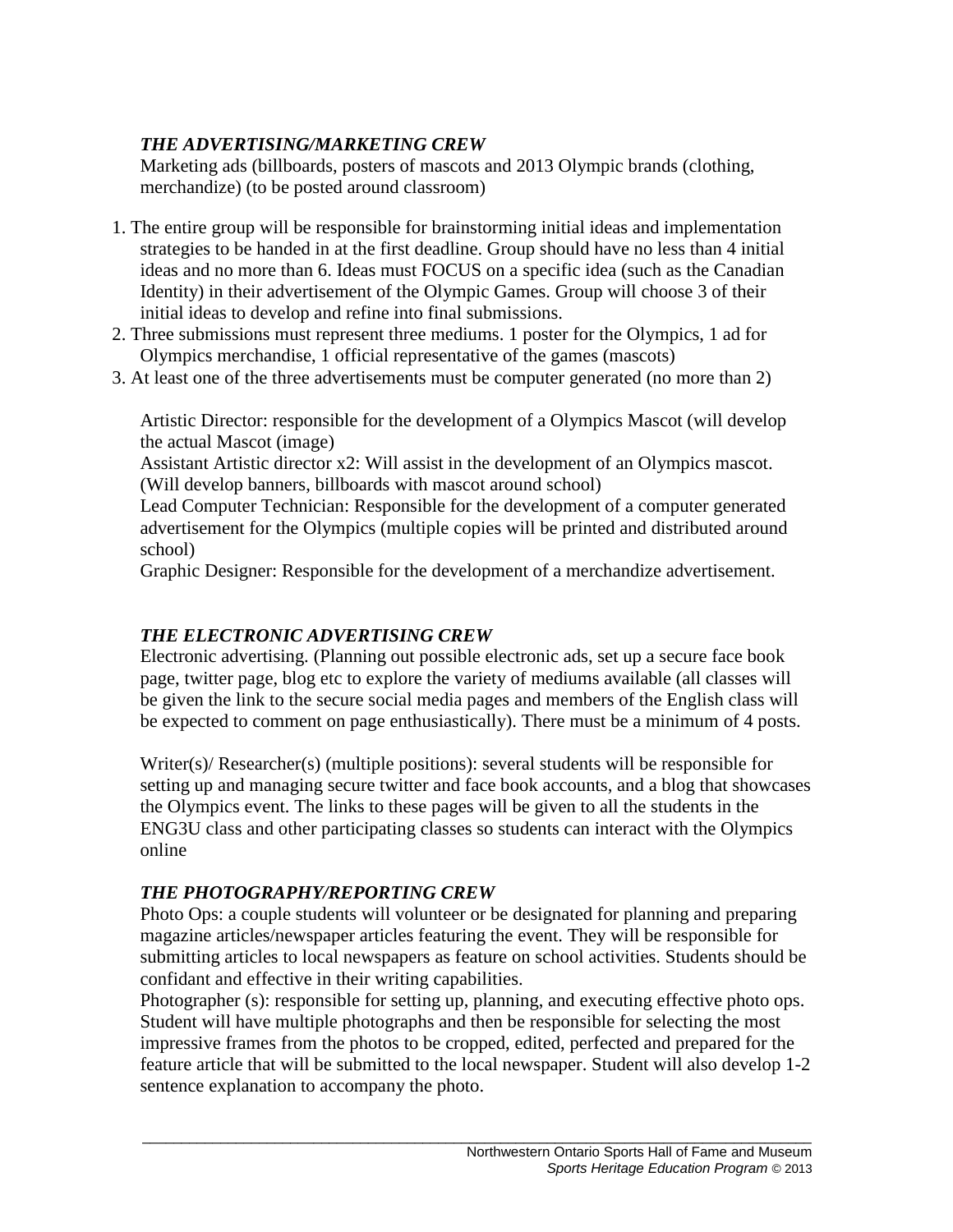Lead Writer (s): will be responsible for writing a 600-word article about the Olympics event at the school. Student will go through multiple revisions before the article is approved by the editor-in-chief for submission to the paper (accompanied by the official photograph)

All students a will assume their respective roles for the MAGNUS Advertising firm. Employees will follow the deadlines on the bottom of this handout. Deadlines include submissions date to the Editor-in-Chief (Teacher) for approval of concepts/designs/content/focus. Mock-ups must be handed in each deadline for approval and constructive feedback. Once mock-ups have been approved by the Editor-in-chief students will continue to advance their projects forward to each new deadline.

This entire project will be started 3 weeks prior to the launch of the Winter Olympic Games at the high school. This will allow employees with 2-weeks for developing their advertisements/media and 1-week to showcase/promote the event to the school community before the Olympics Launch Day.

Students will be publicly presenting their products so they should have ample time to perfect their work. Student must present their creations publicly so they can complete the written component of the project. Students will be responsible for completing a 2-3-page reflection on how an understanding of their medium, audience, and motivation influenced how they advertised and what they presented to the audience. Be sure to consult your class notes and reflections from out media unit to help you with your reflections!

So what is the Editor-in-Chief (the Teacher) expecting from everyone when it comes to marking? Here is a checklist to help keep everyone on task (the checklist points are also your submission deadlines for your mock-ups during the project) Deadline Dates to be determined as a class.

Deadline 1: Preliminary Plan of project (i.e. mascot ideas for graphic designers, merchandizing for the marketers…)

Deadline 2: Rough copies of written work/ sketches of graphic plans

Deadline 3: Good Copy of Product (to be handed in after event – however, make sure that, before the item is actually used you make sure Mr. Suck has check you off that your product is done and ready.

Deadline 4: Public Presentation

Deadline 5: Reflection: 3 page reflection on how what you have learned during the media studies unit has been tied into your final product/ how successful do you think you were implementing these idea in your final product and explain how it was a success/failure – what did you do well, what could have been improves. Make sure you tie in at least 3 concepts discussed in detail in your reflection.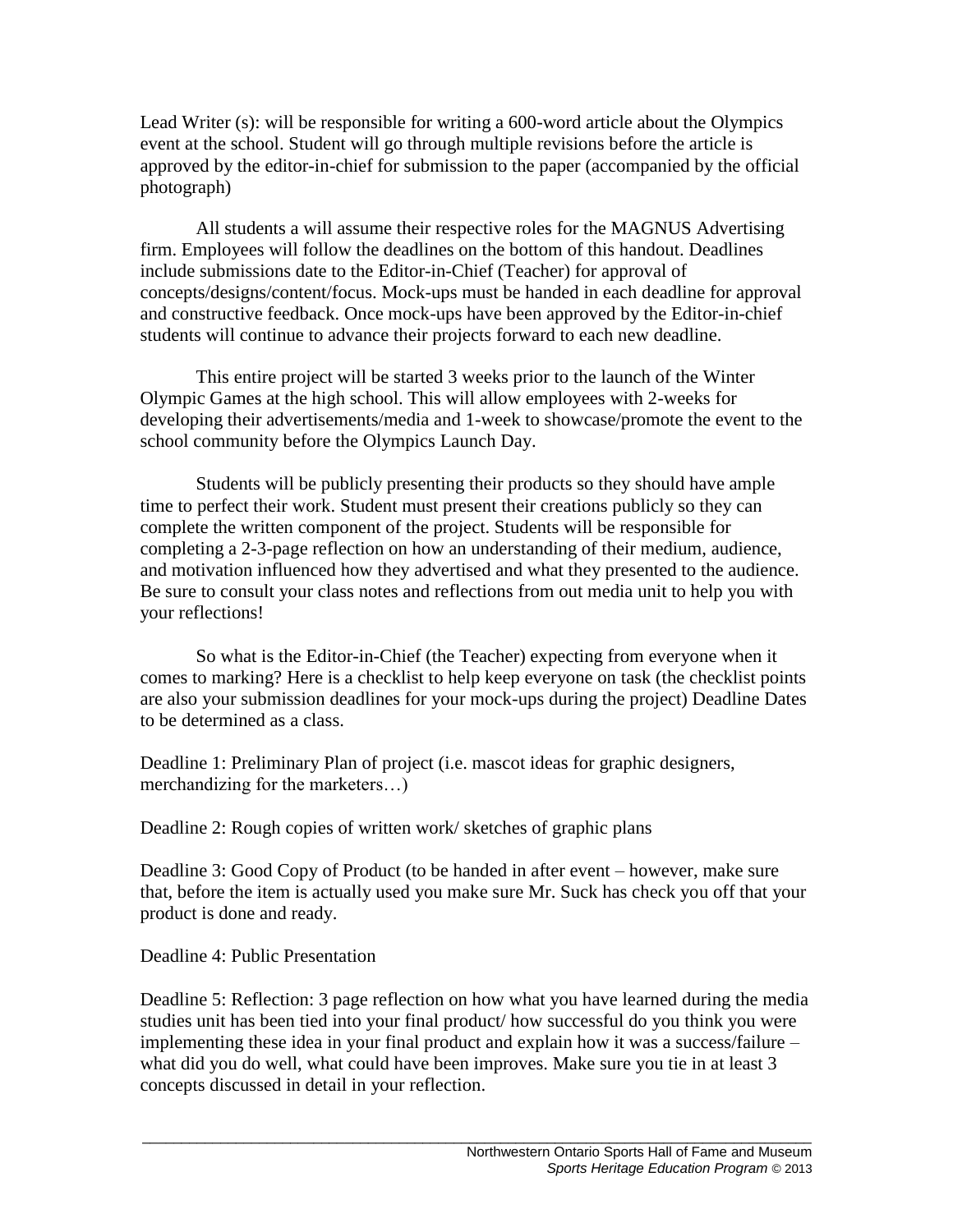## **Rubric:**

1. Did your reflection demonstrate effective communication to portray how audience, motivation and medium influence how you marketed a product or idea?

2. Does your final marketing product effectively convey meaning, implement a variety of strategies to communicate with an audience? Rubric for Final Media Products Checklist:

1. Did you complete your tasks/meet your deadlines/behave accordingly.

## **Final Due Date:**

Final Products must be clear, professional, proofread, and perfected.

Final Products should be as detailed as possible: remember you are working for a real (imaginary) advertising firm: nothing less than the best you can do.

All reflections must be 2-3 pages long and answer the question "How did the medium you used, the audience you presented to, and the end goal of your advertising influence how to marketed/advertised your product?"

\_\_\_\_\_\_\_\_\_\_\_\_\_\_\_\_\_\_\_\_\_\_\_\_\_\_\_\_\_\_\_\_\_\_\_\_\_\_\_\_\_\_\_\_\_\_\_\_\_\_\_\_\_\_\_\_\_\_\_\_\_\_\_\_\_\_\_\_\_\_\_\_\_\_\_\_\_\_\_\_\_\_\_\_\_\_

Reflections should be written in MLA format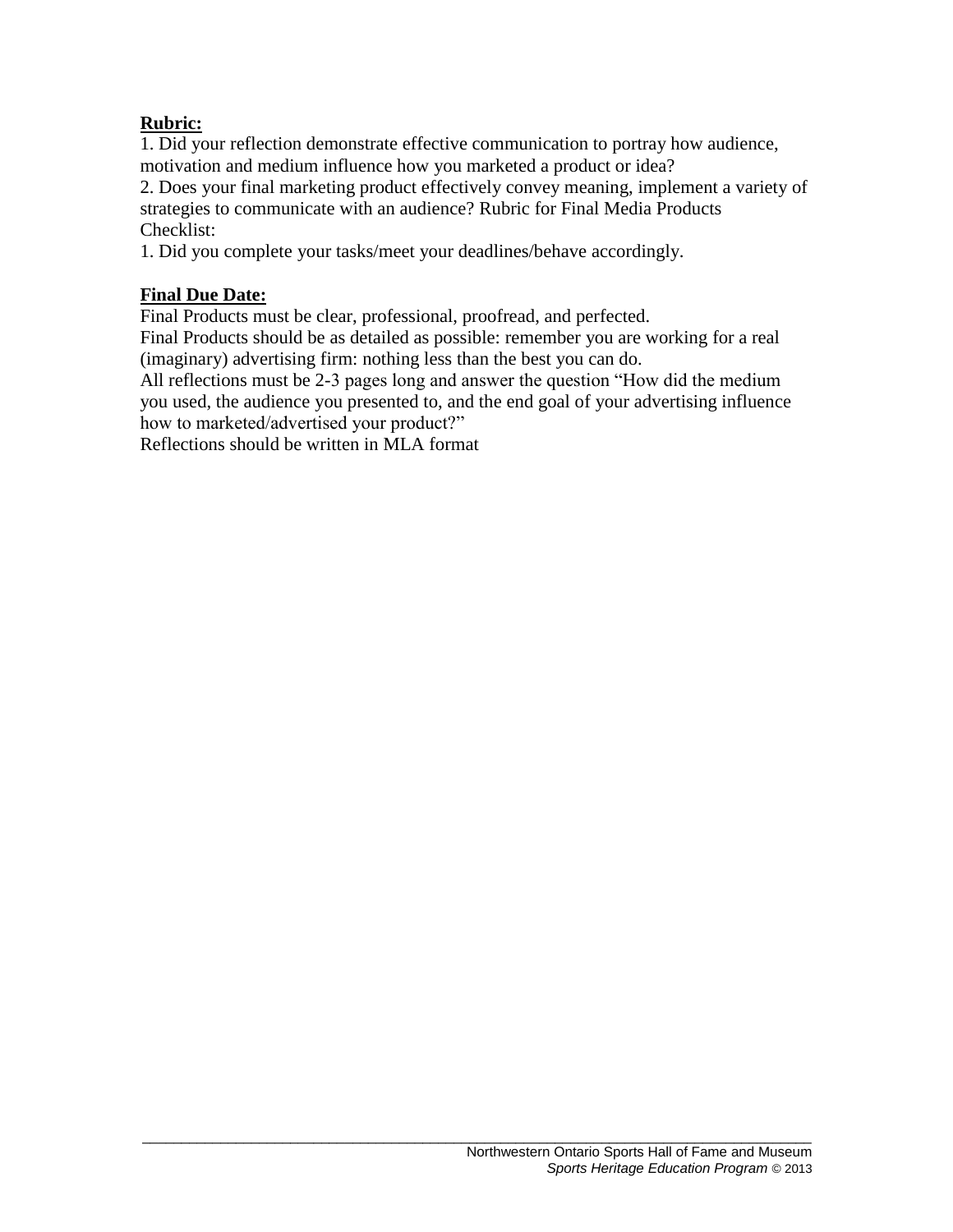## **French**

## **French: France and The Winter Olympics**

| 1. Lesson Plan Information                                                     |                                      |  |  |  |
|--------------------------------------------------------------------------------|--------------------------------------|--|--|--|
| Subject/Course: FSF3U                                                          | Name:                                |  |  |  |
| Grade Level: 11                                                                | Feb. 13 2013 Time: 8-9:15am<br>Date: |  |  |  |
| Topic: France and the Winter Olympics                                          | Length of Period: 75 min             |  |  |  |
| 2. Expectation(s)                                                              |                                      |  |  |  |
| <b>Overall Expectations of the Lesson:</b>                                     |                                      |  |  |  |
| Make oral presentations on a variety of topics                                 |                                      |  |  |  |
| Use correct grammar and appropriate language conventions in their written work |                                      |  |  |  |
| <b>Specific Expectations of the Lesson:</b>                                    |                                      |  |  |  |
| Recognize and use appropriate language structures                              |                                      |  |  |  |
| Use newly acquired vocabulary in conversation                                  |                                      |  |  |  |
|                                                                                | Language Element-relative pronouns   |  |  |  |
| <b>Learning Goals:</b><br>I will speak French in my discussions.               |                                      |  |  |  |
| I will use correct grammar in my written work.                                 |                                      |  |  |  |
| I will use appropriate language structures in my oral and written French.      |                                      |  |  |  |
| I will learn what a relative pronoun is, and when to use it.                   |                                      |  |  |  |

## **3. Assessment and Evaluation**

Most of this class will deal with either diagnostic or formative assessment. I will assess students' prior knowledge of the Winter Olympics as well as relative pronouns. Then I will formatively assess them with the graffiti activity, as well as a checklist when they are speaking French.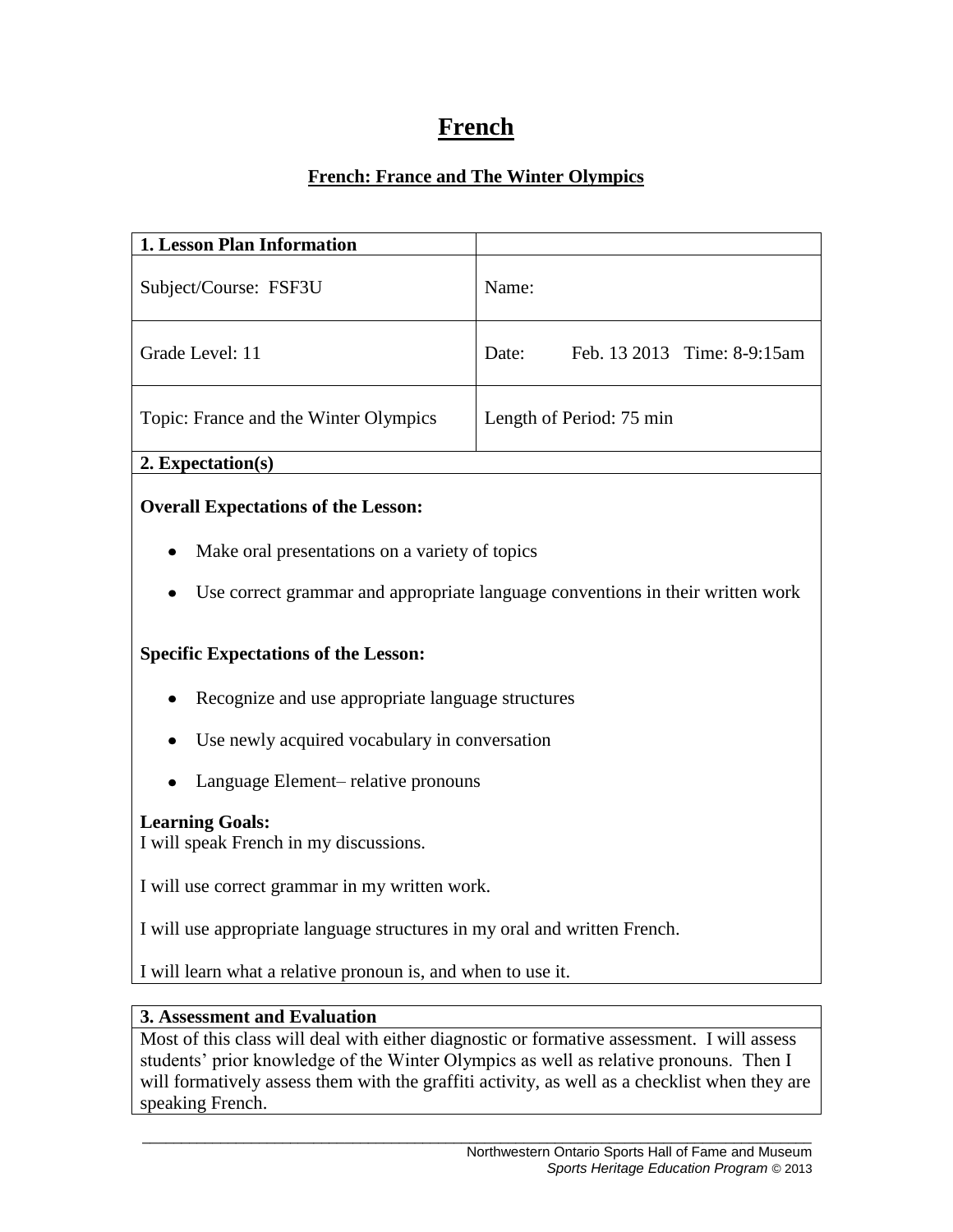#### **4. Instructional Strategies**

Direct Instruction – Lecture Experiential Learning – Games, simulations Interactive instruction – Graffiti, discussion

#### **5. Materials and Resources**

Teacher: Computer with internet access, writing utensils, paper, textbook, game pieces, chart paper, exit cards

Students: Paper, writing utensils

#### **6. Prior Learning/ Learning Context**

Students will have already discussed various sports in the Winter Olympics. They will also have learned some new vocabulary words relating to sports and Olympics. This connects to the curriculum because it deals with France and the world of "francophonie". We will discuss other French countries within the unit as well, dealing with culture, language relations, and their connection to the Winter Olympics.

## **7. Lesson**

#### **Introduction:**

1.) 5 min - Welcome class in. Have a topic on the board for "discussion time" until the whole class is in and settled. The topic today will be "favourite winter activity"; students will discuss in French with their desk partners.

## **Body of Lesson:**

2.) 15 min - Warm up: Using the following website, we will play a "Who Am I?" game. Go over the slideshow on the Smartboard, and tell students to pay particular attention to the athletes and their sports. The teacher will then hand out sheets of paper with the athletes' names/sports on them. Students must walk around and speak French with their peers to figure out who they are. Their peers cannot tell them, but they must ask questions such as "Do I nordic ski? Am I a female?" to narrow down their options.

[http://www.lemonde.fr/sport/portfolio/2010/02/11/vancouver-les-chances-de](http://www.lemonde.fr/sport/portfolio/2010/02/11/vancouver-les-chances-de-medailles-francaises_1300931_3242.html)[medailles-francaises\\_1300931\\_3242.html](http://www.lemonde.fr/sport/portfolio/2010/02/11/vancouver-les-chances-de-medailles-francaises_1300931_3242.html)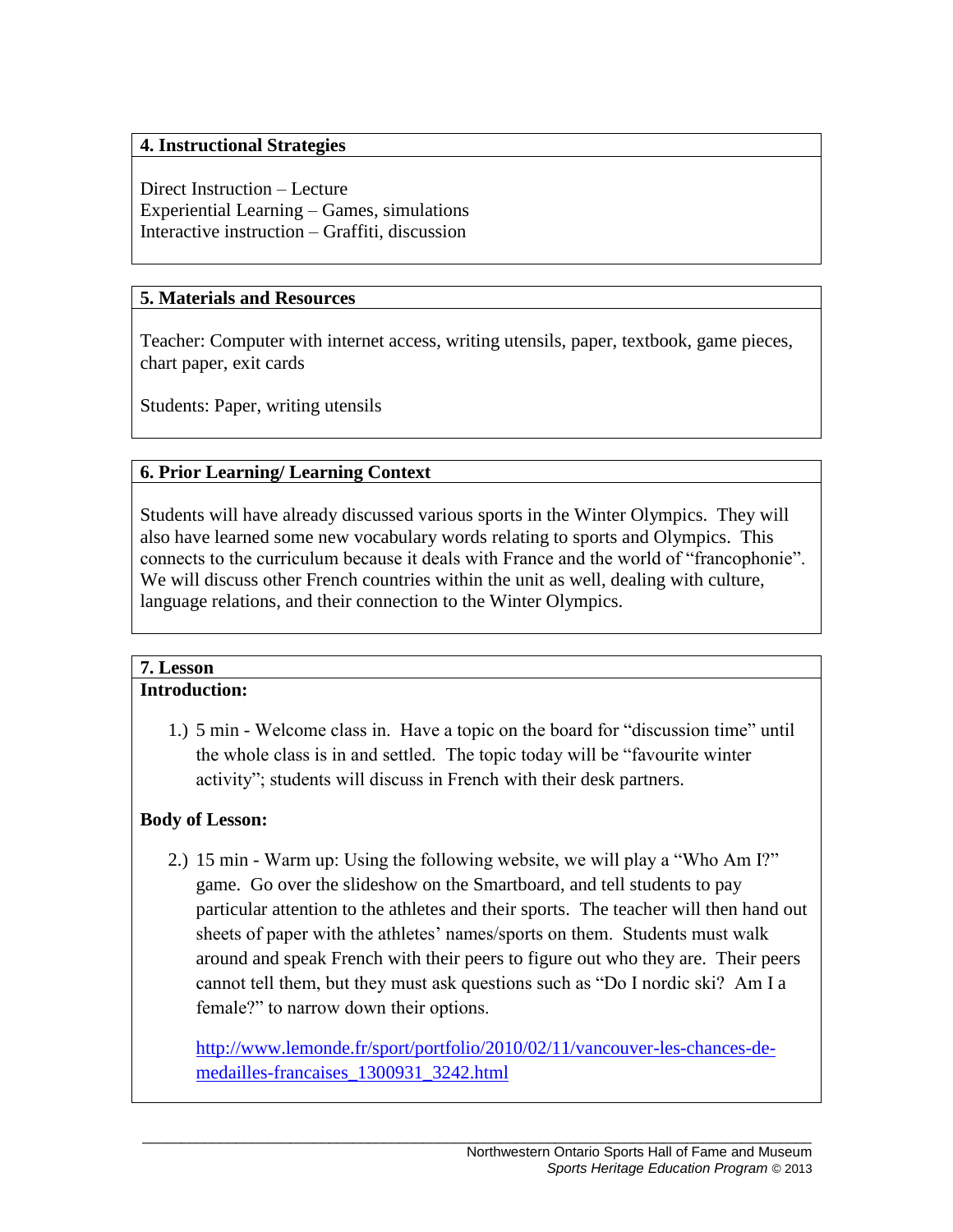- 3.) 20 min Teacher will have a short presentation after the oral warm up to supplement the activity. Within this presentation, teacher will go over France's history of participation in Winter Olympics, and what their strongest sports have been. Questions teacher may ask: What sort of political implications do the Olympics bring? How do you think countries who were still under France's power would feel/act during the Olympics?
- 4.) 30 min -We will be doing a "graffiti" activity that uses our knowledge of French Olympic participation and relative pronouns. Students will be split into groups and there will be 5 different stations (qui, que, lequel, dont, ou). There will be chart paper at each station, and on that paper a relative pronoun will be written. Teacher will ask them how we use relative pronouns in English. Using their new vocabulary and knowledge on France, students will work as a group to create as many sentences with that relative pronoun as possible. They will switch tables every 5 minutes. At the end, we will discuss all of the responses they created.

#### **8. Consolation/ Recapitulation**

5 Min - At the end of the class, teacher will hand out a "carte de sortie" or exit card, and students will write in French something that interested them throughout the class, using one reflective pronoun. They will hand them into the teacher on their way out the door.

#### **9. My Reflections on the Lesson**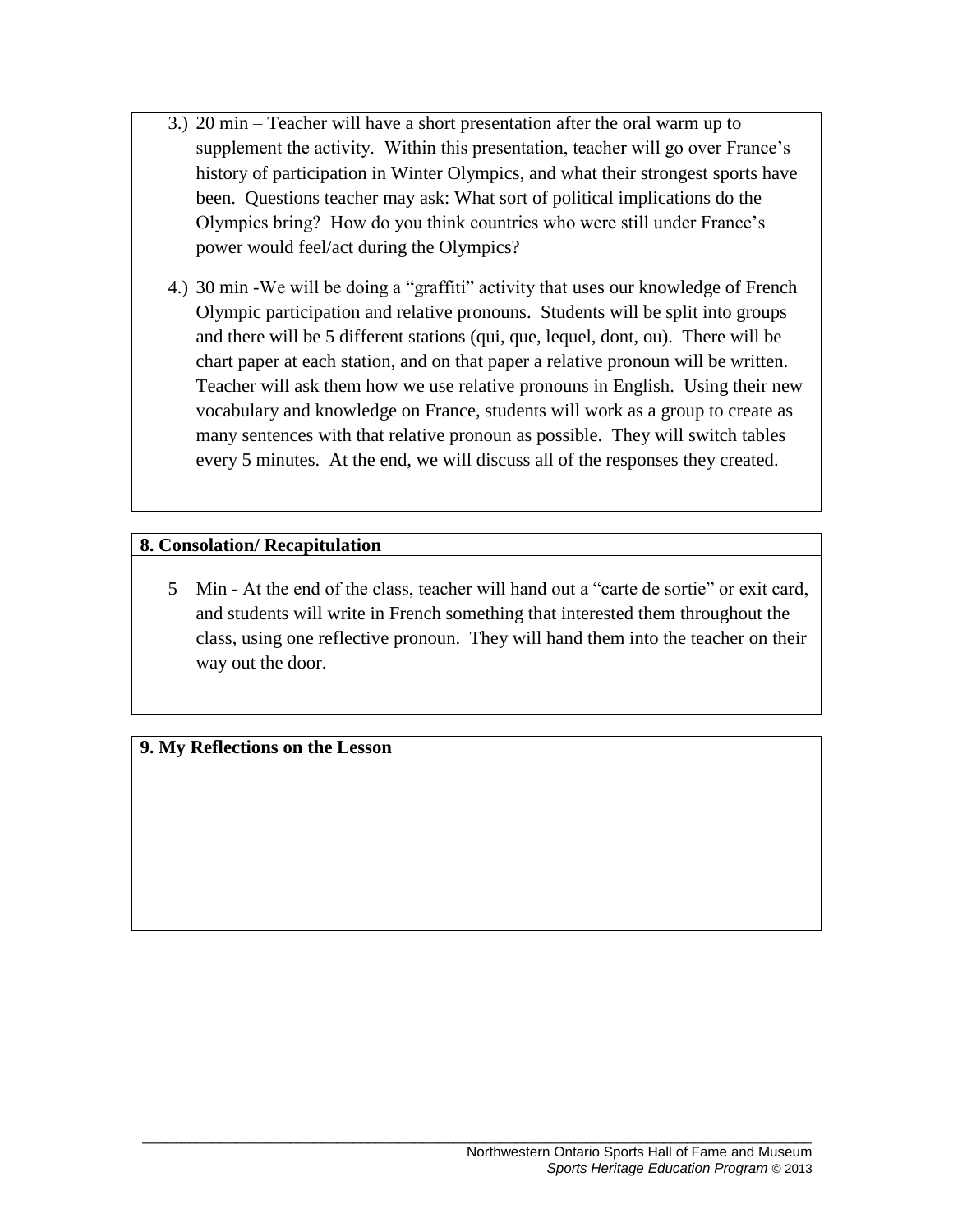## **Geography**

## **Geography: Environmental Analysis and Mapping**

| 1. Lesson Plan Information                                                         |                                          |
|------------------------------------------------------------------------------------|------------------------------------------|
| <b>Subject/Course:</b> Geomatics: Geotechnologies in Action,<br>CGO <sub>4</sub> M | Name:                                    |
| <b>Grade Level: Grade 12</b>                                                       | Date:                                    |
| <b>Topic:</b> Environmental Analysis and Mapping                                   | <b>Length of Period: 2X75</b><br>minutes |

#### **2. Expectation(s)**

#### **Overall Expectations**

By the end of this course students will:

- HEIOE2 Demonstrate an understanding of the effectiveness of geotechnologies in identifying environmental problems and finding solutions
- GICOE2 Demonstrate an understanding of the information and skills required to use a variety of conventional and geotechnology methods and tools in geographic investigations, and to interpret findings

## **Specific Expectations**

By the end of this course students will:

- HEISE4 Utilize GIS to integrate physical and human factors in geographic inquiries
- HEISE7 Incorporate the use of geotechnologies into outdoor recreational activities

\_\_\_\_\_\_\_\_\_\_\_\_\_\_\_\_\_\_\_\_\_\_\_\_\_\_\_\_\_\_\_\_\_\_\_\_\_\_\_\_\_\_\_\_\_\_\_\_\_\_\_\_\_\_\_\_\_\_\_\_\_\_\_\_\_\_\_\_\_\_\_\_\_\_\_\_\_\_\_\_\_\_\_\_\_\_

• HEISE9 Use geotechnologies in studying human-environment interaction (risk management)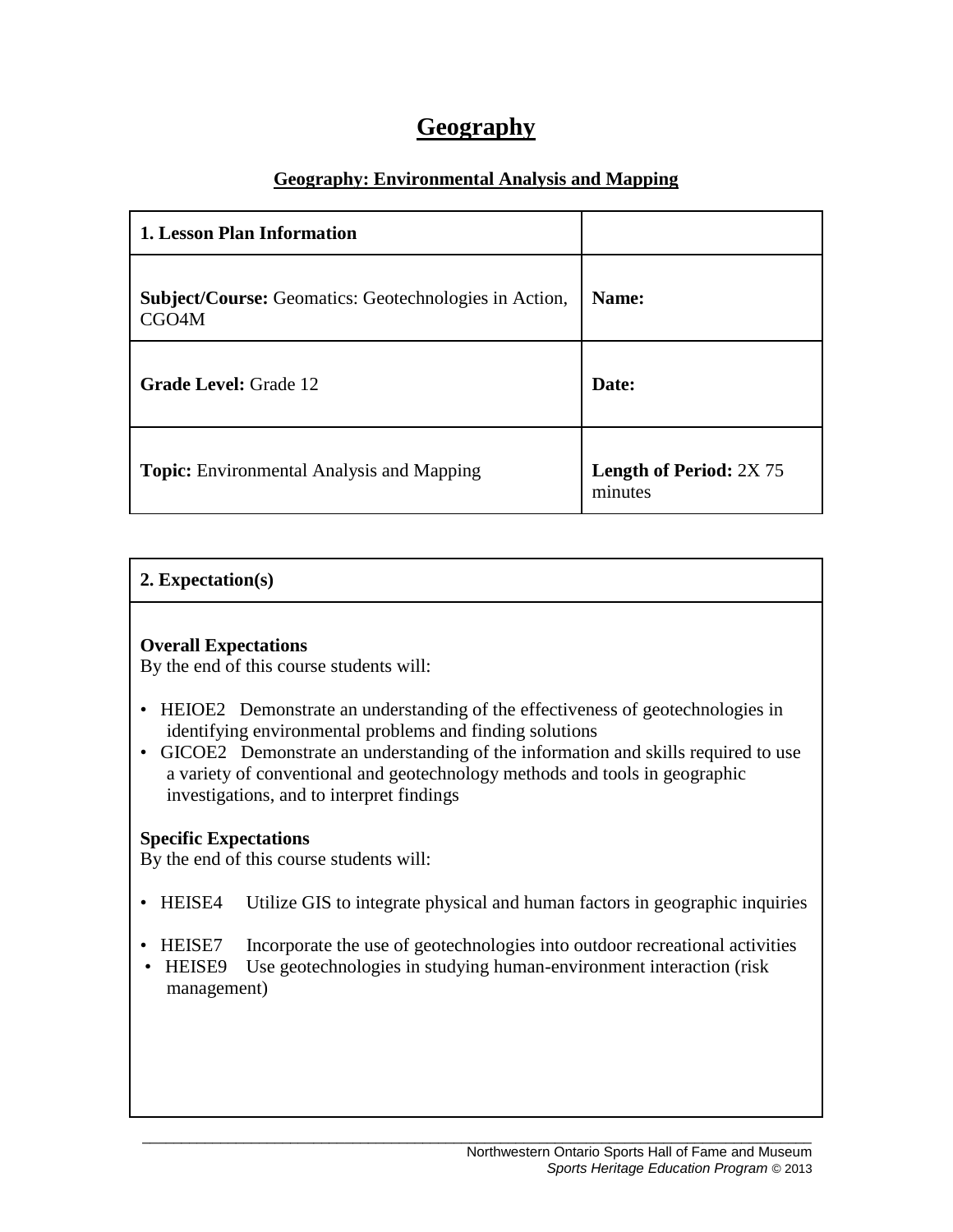### **Learning Goals:**

- · I will understand the importance of environmental consequences when mapping appropriate site location for outdoor recreational activities.
- · I will understand the relationship between outdoor and the negative impacts it can have on the environment when planning site suitability.
- · I will be able to find a solution that will minimize the effects of human activities on the environment when planning site suitability.

#### **3. Assessment and Evaluation**

#### **Assessment For Learning**

Prior to the start of the lesson:

- As a class, students will examine images of landscapes, and identify environmentally sensitive areas and how the development of these areas would affect the environment.
- · As a class, students will brainstorm ideas of how geotechnologies could minimize the impacts of development on the environment.

#### **Assessment of Learning**

Anecdotal Record (informal assessment): (sourced from *The Ontario Curriculum Unit Planner Assessment Companion* page 38)

Teacher will take notes on any significant observations on formative development that might otherwise be forgotten or remembered incorrectly

Record observations of unanticipated performance, behaviors, incidents, or events. Observations should specify the learner, date of observation, factual description of observation.

Record shall be used to measure student achievement and student growth over time.

#### **A Assessment as Learning**

Self evaluation and a short summary on the lesson, detailing what was learned and how this knowledge can be transferred to other lessons, scenarios, and courses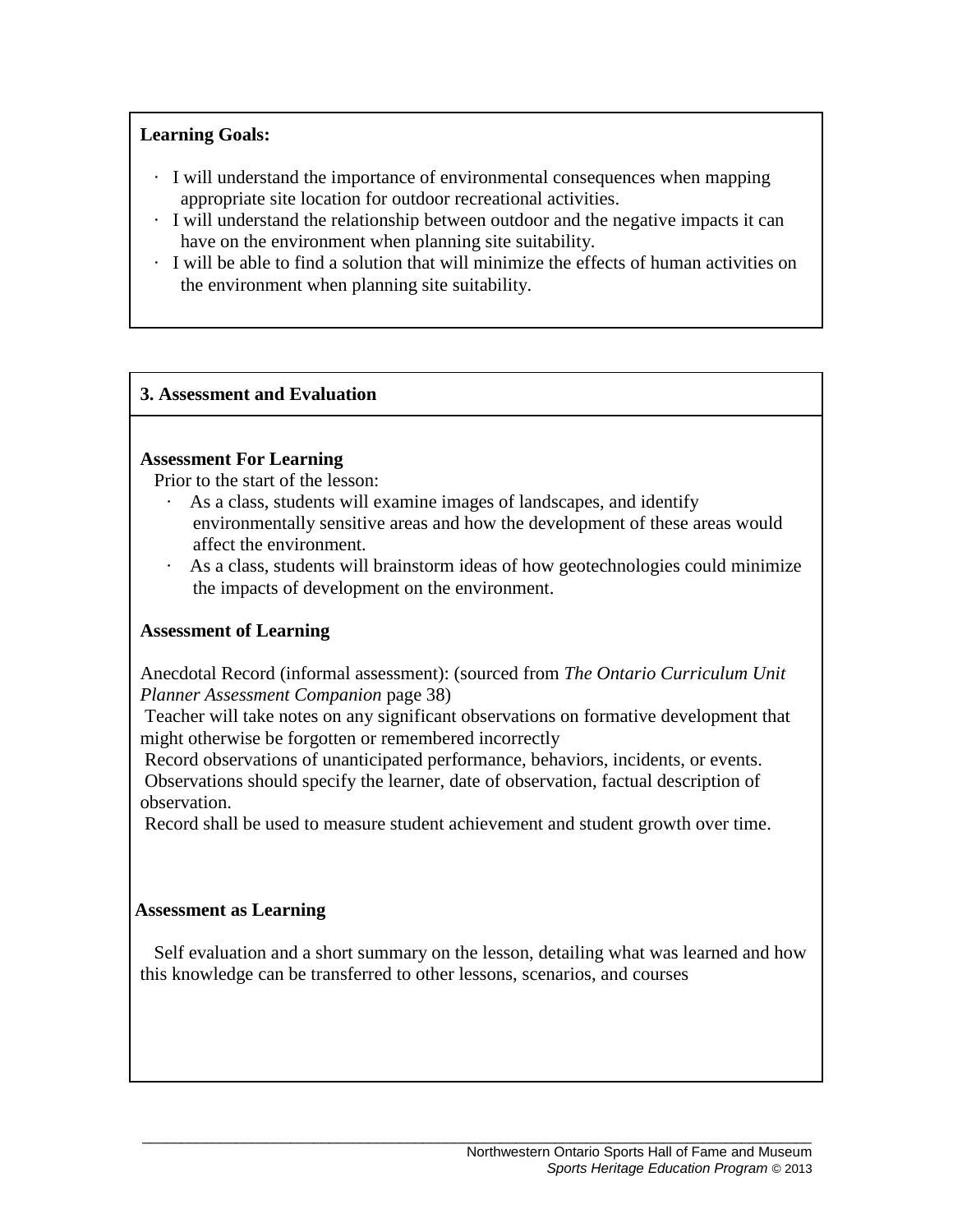#### **4. Instructional Strategies**

- Activity Based Instruction, Debate, from The Ontario Curriculum Unit Planner, pages 9-10
- Cooperative Strategies, Conflict Resolution, from The Ontario Curriculum Unit Planner, page 41-42
- Thinking Skills Strategies, Map Making, from The Ontario Curriculum Unit Planner, page 165-166

#### **5. Materials and Resources**

Teacher:

-Landscape images, from air photos, and satellite images

-Chart paper

-Markers

-Sketch map

-Sheets for each group on view point for debate

Students:

-Pencil

-Paper

-Eraser

#### **6. Prior Learning/ Learning Context**

-What is environmental assessment?

-How do various geotechnologies allow us to predict and assess environmental impacts before development takes place?

-What are some examples people can think of and how could geotechnologies be used?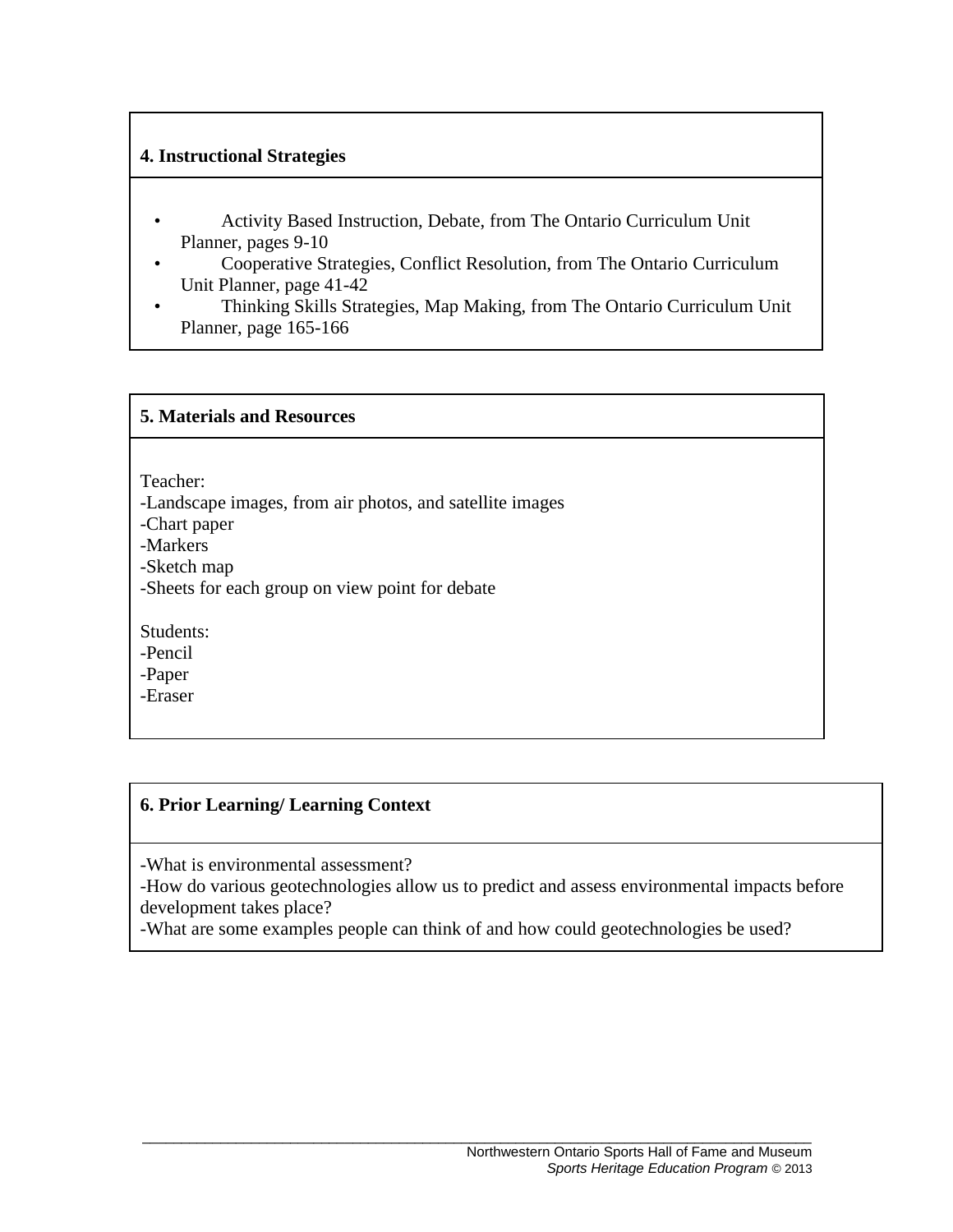#### **7. Lesson**

-Students will be provided with sheets that provide them with their stance on the situation which will allow them to effectively argue their "team" or "groups" views and objectives.

-Students will be separated into two groups, with one side, the owner and developers, arguing for the expansion of a local ski resort. The other side, local residents and environmentalist, will argue against the expansion.

-The students will be given the remainder of the first class to develop their arguments for and against the expansion, as well as alternative solutions to the problem, that they will present the next day to the other group.

-These alternative solutions will include alternative sites, alternative routes, environmental practices to minimize impact, regulations and any other compromises that groups can come up with that will satisfy both sides.

-Groups will have been given sketch maps to create and map the alternative solutions that they have come up with.

-The next day students will have 15 minutes to polish their arguments and make presentations to the other group.

-Each side will be given 10 minutes to present their side of the argument along with their alternative solutions to the other group. This will be followed by each group getting a 5 minute rebuttal and compromises.

-The last 30 minutes of class will be designated to the two groups working together to finalize a solution or alternate location for the expansion of the local ski hill that they will finalize on one map to be handed in to the teacher.

## **8. Consolation/ Recapitulation**

-Handout Group/ Self Assessment sheet

-Inform the class that each student for homework will then be required to write a short reflection in the space provided, summarizing why this location was chosen, whether or not they agreed with it and why. This summary will be due the next day along with the group and self assessment section of the handout.

\_\_\_\_\_\_\_\_\_\_\_\_\_\_\_\_\_\_\_\_\_\_\_\_\_\_\_\_\_\_\_\_\_\_\_\_\_\_\_\_\_\_\_\_\_\_\_\_\_\_\_\_\_\_\_\_\_\_\_\_\_\_\_\_\_\_\_\_\_\_\_\_\_\_\_\_\_\_\_\_\_\_\_\_\_\_

#### **9. My Reflections on the Lesson**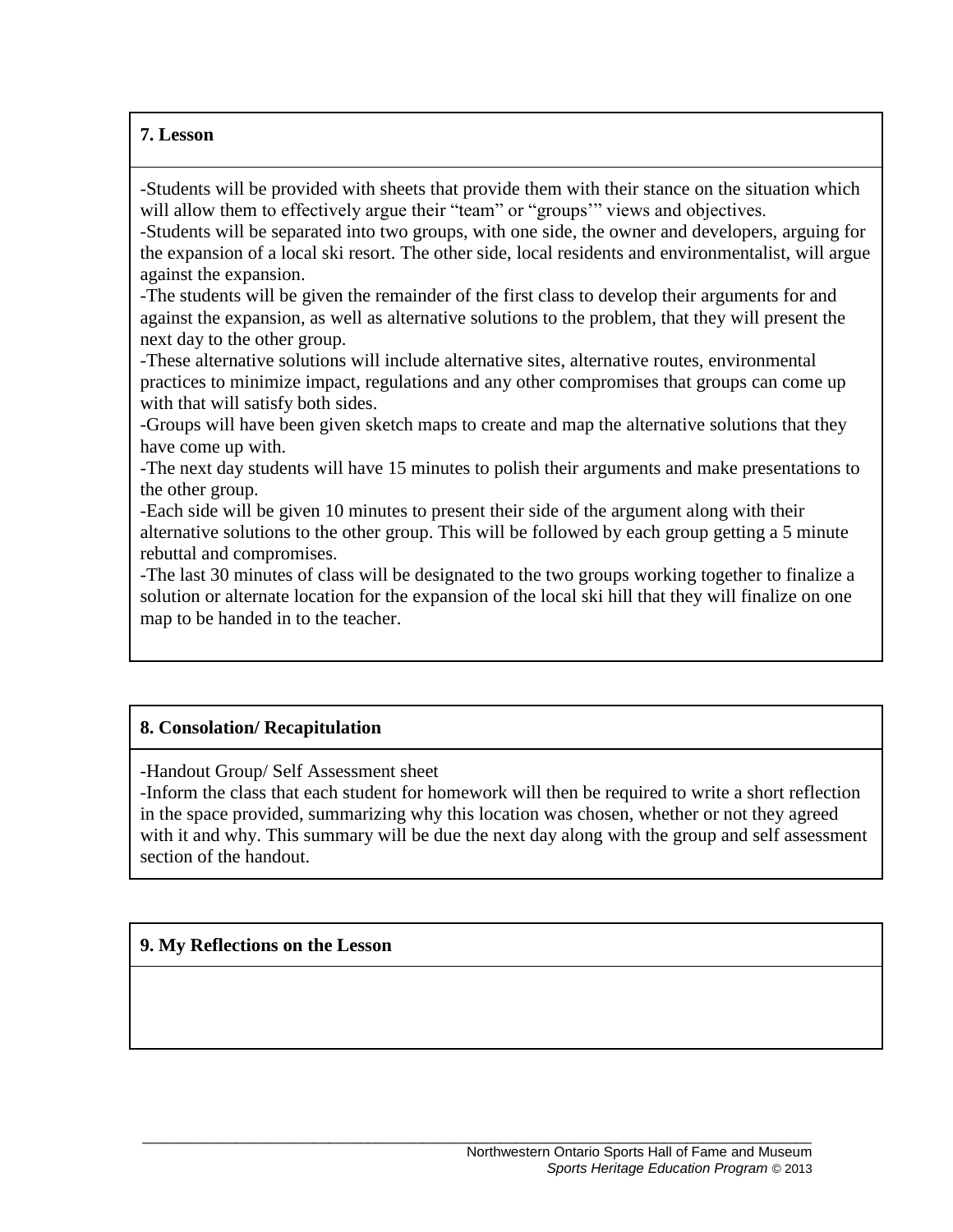

| <b>For Expansion</b>                          | <b>Against Expansion</b>                     |
|-----------------------------------------------|----------------------------------------------|
| You are working alongside with the owner      | You are a local resident and avid            |
| of the ski resort in an attempt to grow their | environmentalist. Your fellow community      |
| business. The owner wants to develop          | members, with the assistance of other        |
| another one of the mountain locations,        | environmentalist, have protested against the |
| more specifically the largest mountain        | expansion of the current ski resort and      |
| closest to the highway, and create a second   | temporarily halted the expansion. However,   |
| ski resort since business is currently        | your small community is slowly going into    |
| booming. Strong opposition from               | debt and the ski hill is the biggest         |
| surrounding local residents has halted the    | contributor to bringing tourism and money    |
| development of the mountain thus far.         | into the community. You need to come up      |
| Your job is to create a map showing the       | with alternative solutions to this expansion |
| development and explain to the residents      | so that the owner of the ski resort does not |
| how the environmental impacts would be        | close the current ski resort and go          |
| minimal. Be sure to have alternate plans      | somewhere else to create another resort      |
| since resident opposition is strong and       | where he would not have to deal with this    |
| without their support and acceptance the      | issue. Explain your environmental and        |
| expansion of the ski resort will not be       | community concerns, and guide the owner      |
| possible.                                     | to a responsible solution.                   |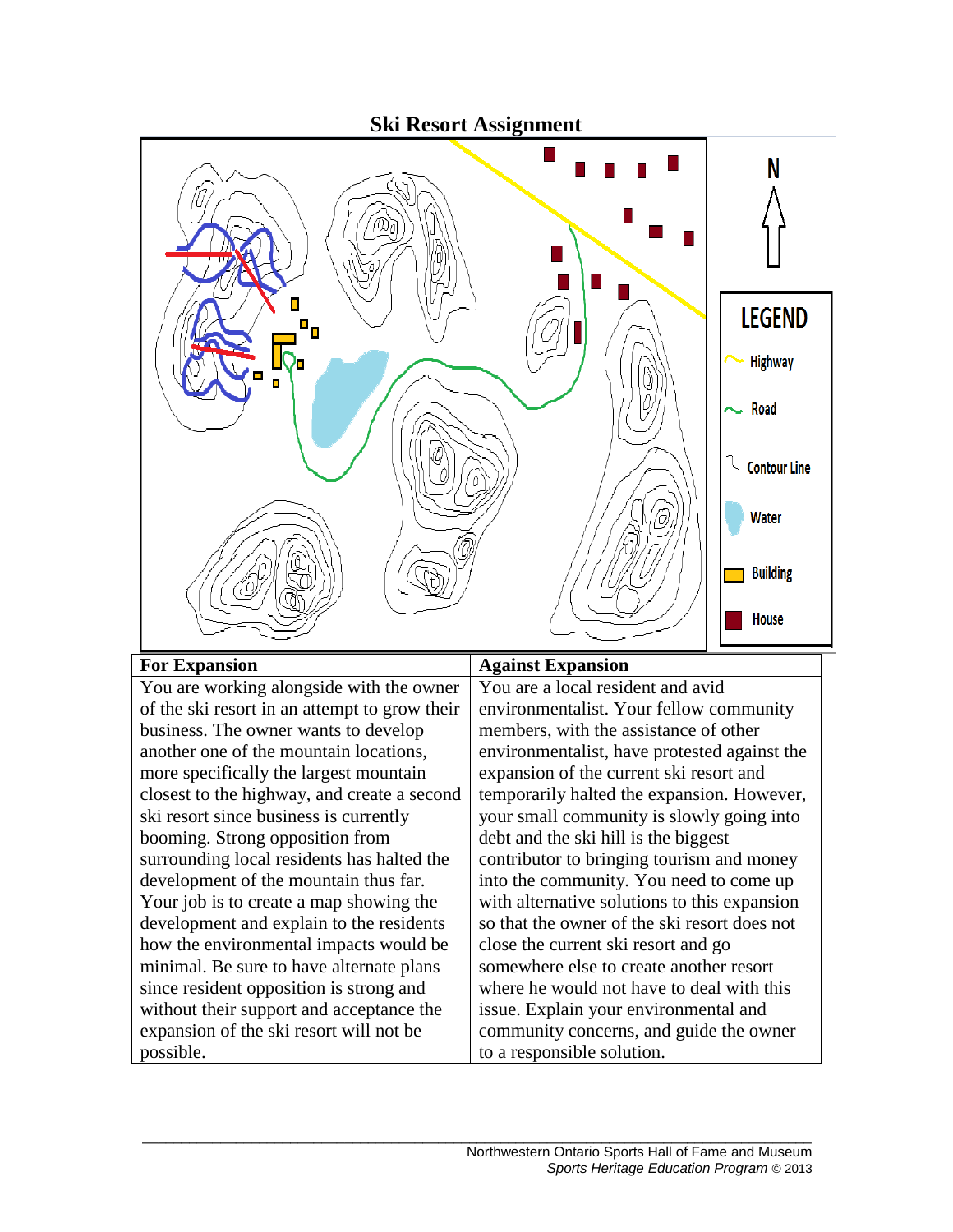## **Group/Self Assessment**

Name<br>Date

| <b>Date</b>        |              |                     |      |                  |                     |
|--------------------|--------------|---------------------|------|------------------|---------------------|
|                    | <b>Needs</b> | <b>Satisfactory</b> | Good | <b>Excellent</b> | <b>Beyond</b>       |
|                    | Improvement  |                     |      |                  | <b>Expectations</b> |
| Your               |              |                     |      |                  |                     |
| involvement in     |              |                     |      |                  |                     |
| the group          |              |                     |      |                  |                     |
| The ability of the |              |                     |      |                  |                     |
| group to work      |              |                     |      |                  |                     |
| together           |              |                     |      |                  |                     |
| The quality of     |              |                     |      |                  |                     |
| the information    |              |                     |      |                  |                     |
| your group         |              |                     |      |                  |                     |
| presented during   |              |                     |      |                  |                     |
| the debate         |              |                     |      |                  |                     |
| Your               |              |                     |      |                  |                     |
| understanding of   |              |                     |      |                  |                     |
| the information    |              |                     |      |                  |                     |
| presented by       |              |                     |      |                  |                     |
| your group as      |              |                     |      |                  |                     |
| well as the        |              |                     |      |                  |                     |
| opposing group     |              |                     |      |                  |                     |
| Your ability to    |              |                     |      |                  |                     |
| transfer this      |              |                     |      |                  |                     |
| knowledge to       |              |                     |      |                  |                     |
| other lessons/     |              |                     |      |                  |                     |
| courses            |              |                     |      |                  |                     |

\_\_\_\_\_\_\_\_\_\_\_\_\_\_\_\_\_\_\_\_\_\_\_\_\_\_\_\_\_\_\_\_\_\_\_\_\_\_\_\_\_\_\_\_\_\_\_\_\_\_\_\_\_\_\_\_\_\_\_\_\_\_\_\_\_\_\_\_\_\_\_\_\_\_\_\_\_\_\_\_\_\_\_\_\_\_

#### **Reflection**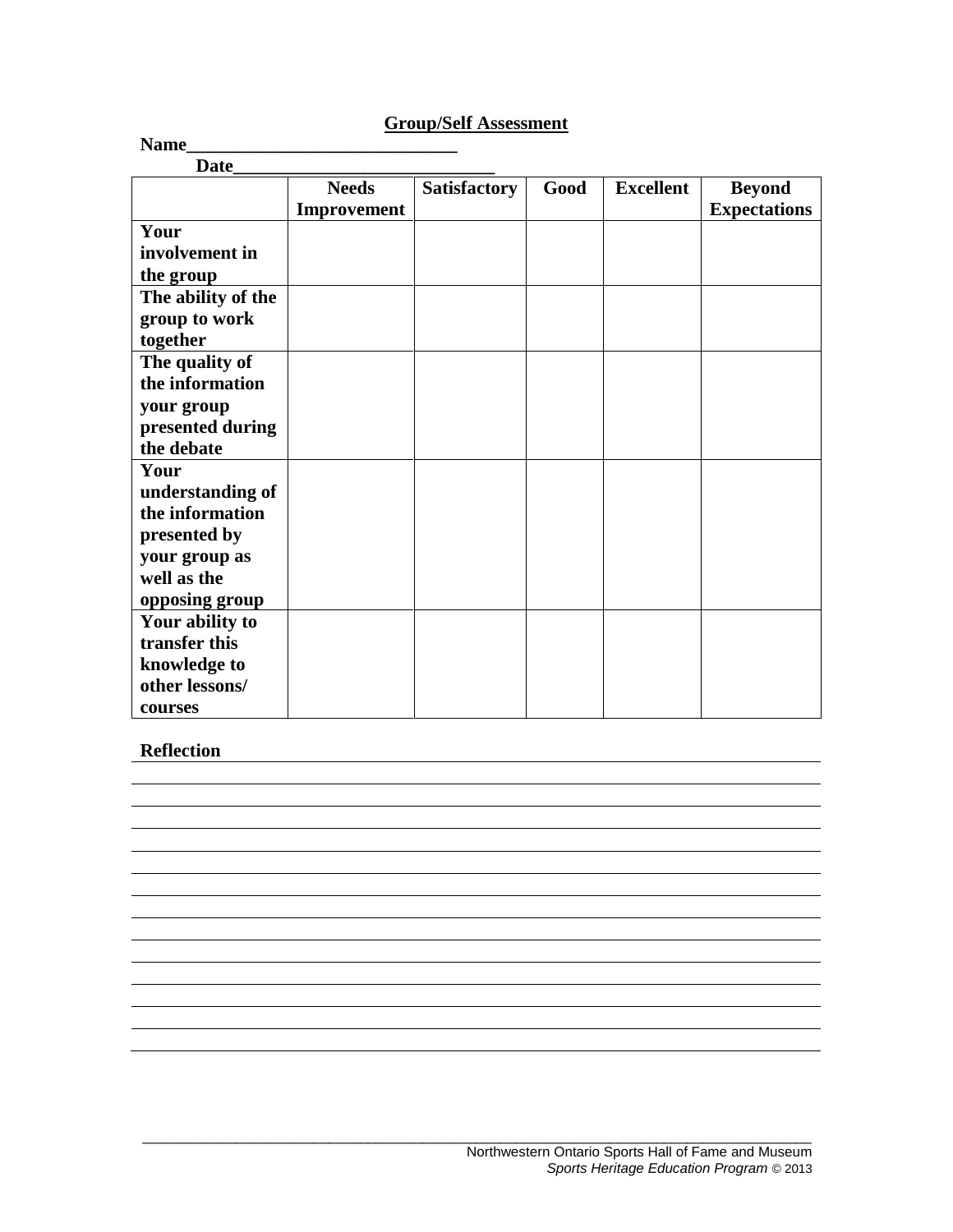## **Culminating: Mapping the Canadian Winter Olympics 2013**

**Geomatics:** Geotechnologies in Action, CGO4M **Grade:** 12

**Topic:** Environmental Assessment Utilizing Geotechnologies **Teacher:** 

The 2013 Canadian Winter Olympics are coming to Thunder Bay, and it is your responsibility to ensure that all the events can be successfully held here. Planning is one of the most important aspects of hosting the Olympics. Your job is to coordinate the locations of the various events. Utilizing online data, along with field observation and data of the selected areas you must plan and map the sites for: -snowshoe soccer -broomball -cross country skiing -ultimate frisbee -tube races -toboggan races -snow/ice sculpture -refreshment booths -commentator centers

The maps you create must be visually appealing, since they will be important to the guest to the Olympic events, as they will be given to visitors so that they may travel from event to event with little confusion. For this task, you may work alone or work with one partner, but your mark will be based on your final product, so ensure you choose wisely. This assignment allows you to be as creative as you desire, I encourage you to look at other examples to gather idea, but be original.

The second half of this assignment is a one to two page summary/explanation required from everyone, even if you are working in a group, which outlines why the each event was mapped in each area, and how environmental concerns played a factor in the decision making process. Lastly, how were geotechnologies utilized?

This activity is worth 10% of your final mark, 5% for the map and 5% for the summary/explanation.

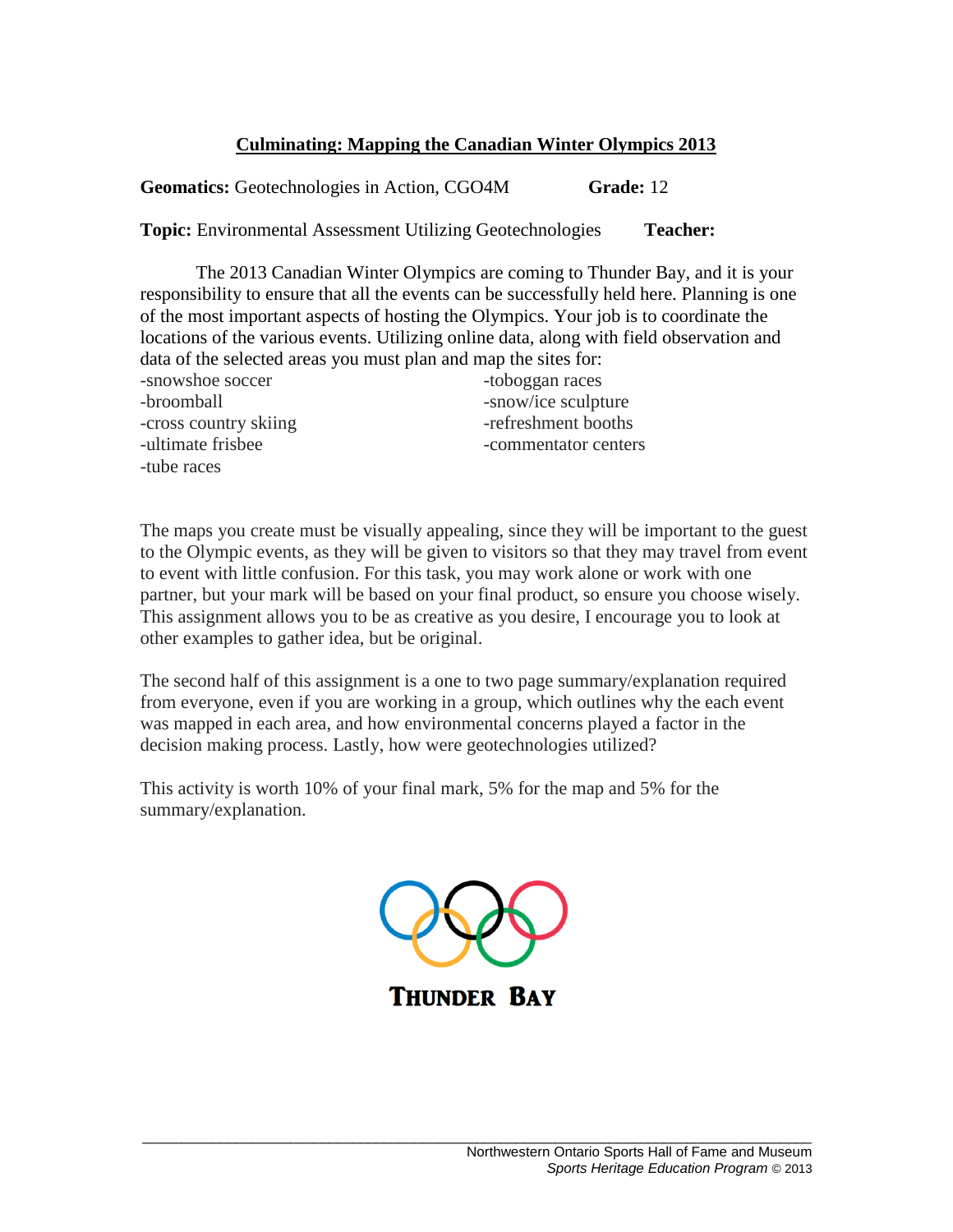## **Rubric**

|                     |                 | <b>Olympic Map</b> |                  |                  |
|---------------------|-----------------|--------------------|------------------|------------------|
|                     | Level 4         | Level 3            | Level 2          | <b>Level 1</b>   |
| <b>Creativity</b>   | Exceptionally   | Creative           | Incorporates     | Did not meet     |
|                     | creative in all | elements           | necessities of a | expectations     |
|                     | aspects         | utilized on map    | map              | for creativity   |
| <b>Events</b>       | All events      | 1 events           | 2-3 events       | $4+$ events      |
|                     | included on the | missing            | missing          | missing          |
|                     | map             |                    |                  |                  |
| <b>Map Elements</b> | All map         | 1 map element      | $2-3$ map        | $4+$ map         |
|                     | elements        | missing            | elements         | elements         |
|                     | included        |                    | missing          | missing          |
| Flow/               | The map had     | The map had        | The map had      | The map had      |
| <b>Continuity</b>   | great flow, and | flow, and the      | some flow, and   | little flow, the |
|                     | the layout of   | layout of the      | the layout of    | layout of the    |
|                     | the events was  | events was well    | the events was   | events was       |
|                     | excellent       | planned out        | clear            | confusing        |
| Use of              | Demonstrated    | Demonstrated       | Demonstrated     | Demonstrated     |
| geotechnologies     | exceptional use | good use of        | some use of      | little use of    |
|                     | οf              | geotechnology      | geotechnology    | geotechnology    |
|                     | geotechnology   |                    |                  |                  |

**/20**

|                                                    | <b>Summary/Explanation</b> |                |   |  |
|----------------------------------------------------|----------------------------|----------------|---|--|
| <b>Content</b>                                     |                            | <b>Level</b>   |   |  |
| <b>Grammar</b>                                     |                            | 2              | 3 |  |
| <b>Demonstration of environmental</b><br>awareness |                            | $\mathbf{2}$   | 3 |  |
| <b>Explanation of planning/</b><br>methodology     |                            | $\mathbf{2}$   | 3 |  |
| Description of geotechnology use                   |                            | $\mathbf{2}$   | 3 |  |
| <b>Knowledge of Content</b>                        |                            | $\mathfrak{D}$ | 3 |  |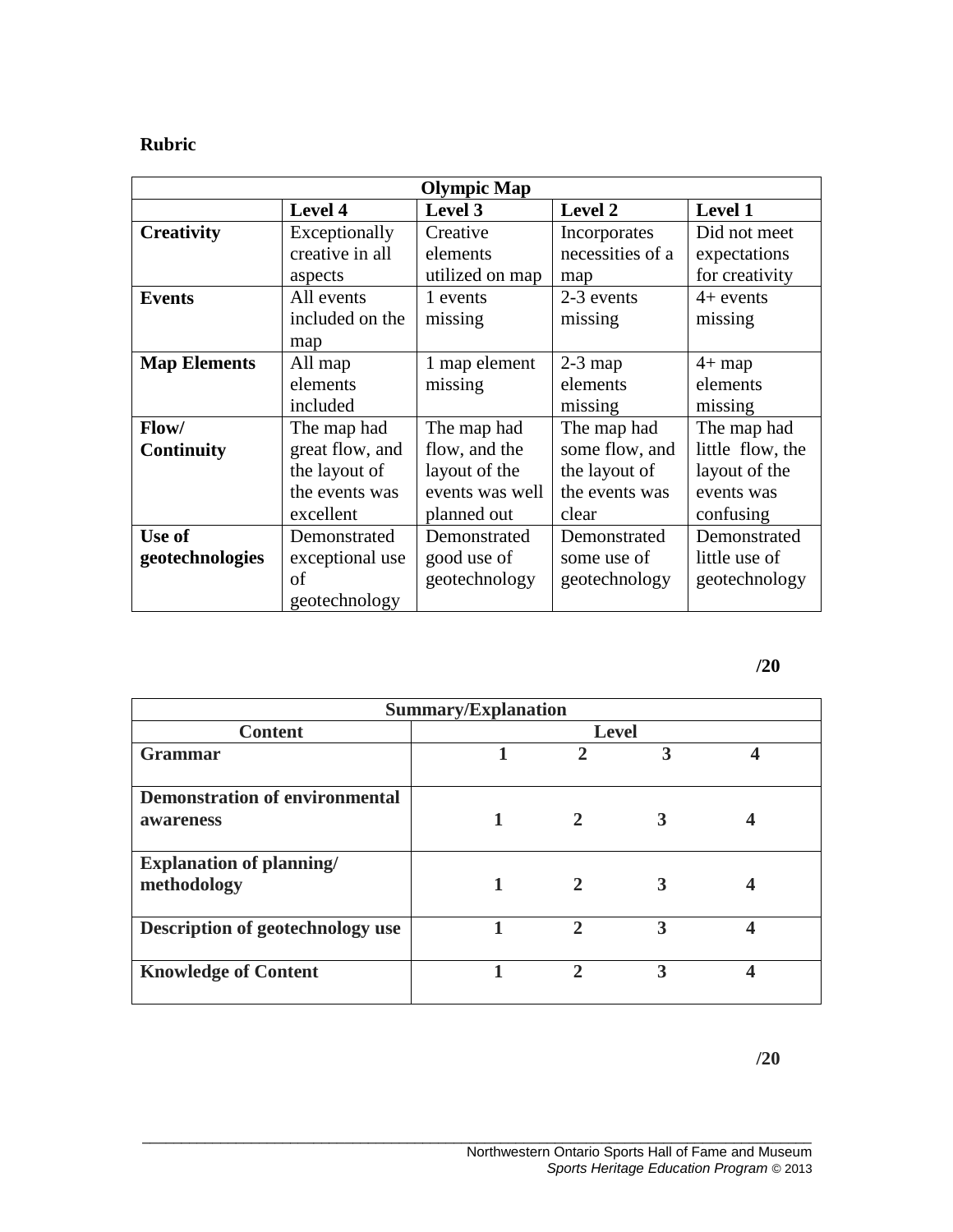## **Environmental Science**

## **Environmental Science: An Environmental Assessment of Nordic Skiing**

| 1. Lesson Plan Information                                                         |                                 |
|------------------------------------------------------------------------------------|---------------------------------|
| <b>Subject/Course: SVN3M Environmental</b><br>Science                              | Name:                           |
| <b>Grade Level: Grade 11</b>                                                       | Date:                           |
| Topic: An environmental assessment on the<br>Winter Olympic sport of Nordic Skiing | <b>Length of Period:</b> 75 min |

#### **2. Expectation(s)**

#### **Overall Expectations**

By the end of this course students will:

E1. Analyse economic, political, and environmental considerations affecting waste management strategies;

E2. Investigate the effectiveness of various waste management practices;

E3. Demonstrate an understanding of the nature and types of waste and strategies for its management.

## **Specific Expectations**

By the end of this course students will:

E1.2 evaluate the short- and long-term impact on the environment of a specific type of waste (e.g., waste products from animal farming; plastic shopping bags; tailings from mines) [AI, C]

## **3. Assessment and Evaluation**

**Assessment As Learning:** While students are working in groups developing their experiment an anecdotal record will be completed to ensure that all students participated equally and fairly

**Assessment Of Learning:** In addition this is the first step at developing a written lab report for the unit. The lab report must include an introduction, a purpose, a hypothesis, a method, materials, results, and a discussion section.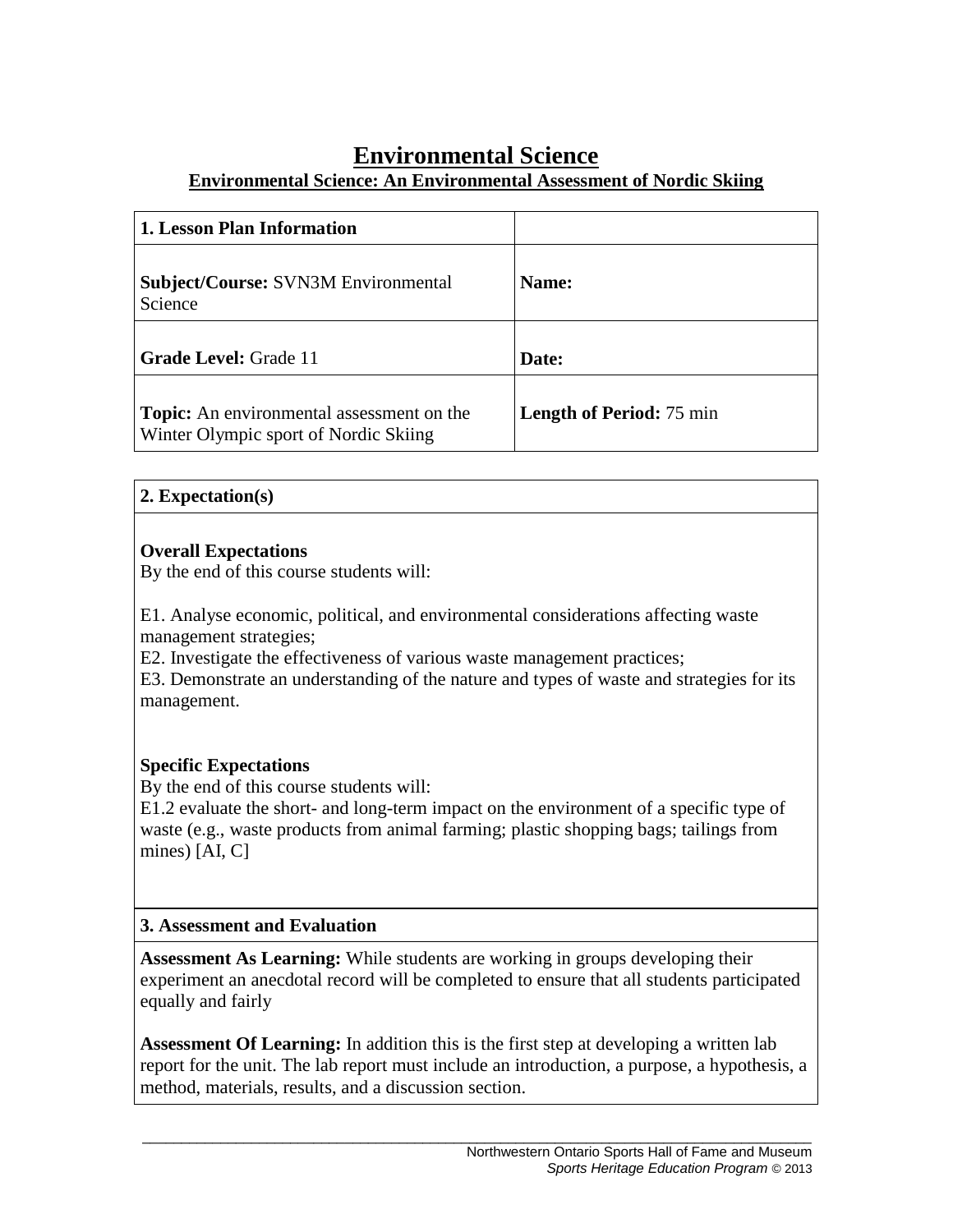#### **4. Instructional Strategies**

Multiple Intelligences: Visual, naturalistic, interpersonal, spatial, linguistic

### **5. Materials and Resources**

Teacher: -Enough bean seeds for each group of students to plant 4 plants -used x country ski wax -potting soil for all of the plants -planting containers -water -computer lab booked Students: -a pen -paper

| 6.<br><b>Lesson</b> |                                                                                                                                                                                                                                                                                                                                                                                                                                                                                                                                                                                                                                                                                                                                                                                  |
|---------------------|----------------------------------------------------------------------------------------------------------------------------------------------------------------------------------------------------------------------------------------------------------------------------------------------------------------------------------------------------------------------------------------------------------------------------------------------------------------------------------------------------------------------------------------------------------------------------------------------------------------------------------------------------------------------------------------------------------------------------------------------------------------------------------|
| 5 min               | Review/Recap: Briefly go over the plan for the unit and what we will be covering<br>today in class.                                                                                                                                                                                                                                                                                                                                                                                                                                                                                                                                                                                                                                                                              |
| $10 \text{ min}$    | <i>Introduction:</i> Begin the class by discussing the different types of ski wax used on x<br>country skis. Discuss how ski wax is used and how often it is applied with skiers in<br>races. Introduce the concept of how ski wax can be harmful on the environment                                                                                                                                                                                                                                                                                                                                                                                                                                                                                                             |
| 5 min               | Watch youtube video and propose what environmental effect is the person in the<br>video acknowledging?<br>Watch Video: http://www.youtube.com/watch?v=QdS8_IsXpt0                                                                                                                                                                                                                                                                                                                                                                                                                                                                                                                                                                                                                |
| $20 \text{ min}$    | Start the classroom activity (see below for further instructions)                                                                                                                                                                                                                                                                                                                                                                                                                                                                                                                                                                                                                                                                                                                |
| 20 min              | Go over the guidelines for how to write a proper lab report.<br><i>Introduction:</i> This portion of the report will introduce your topic and provide<br>additional background information on the topic.<br><i>Purpose:</i> This outlines the purpose of your study and the reasoning for why your are<br>completing it<br><i>Hypotheses:</i> Is an if/then statement that looks at the independent/dependent variables<br>Materials: List all of the materials needed for the experiment<br><i>Methods:</i> A step by step process of how you completed your experiment<br>Results: This is where you include your observations from the experiment<br>Discussion: This is where you talk about your findings, and perhaps what worked<br>with the experiment and what did not. |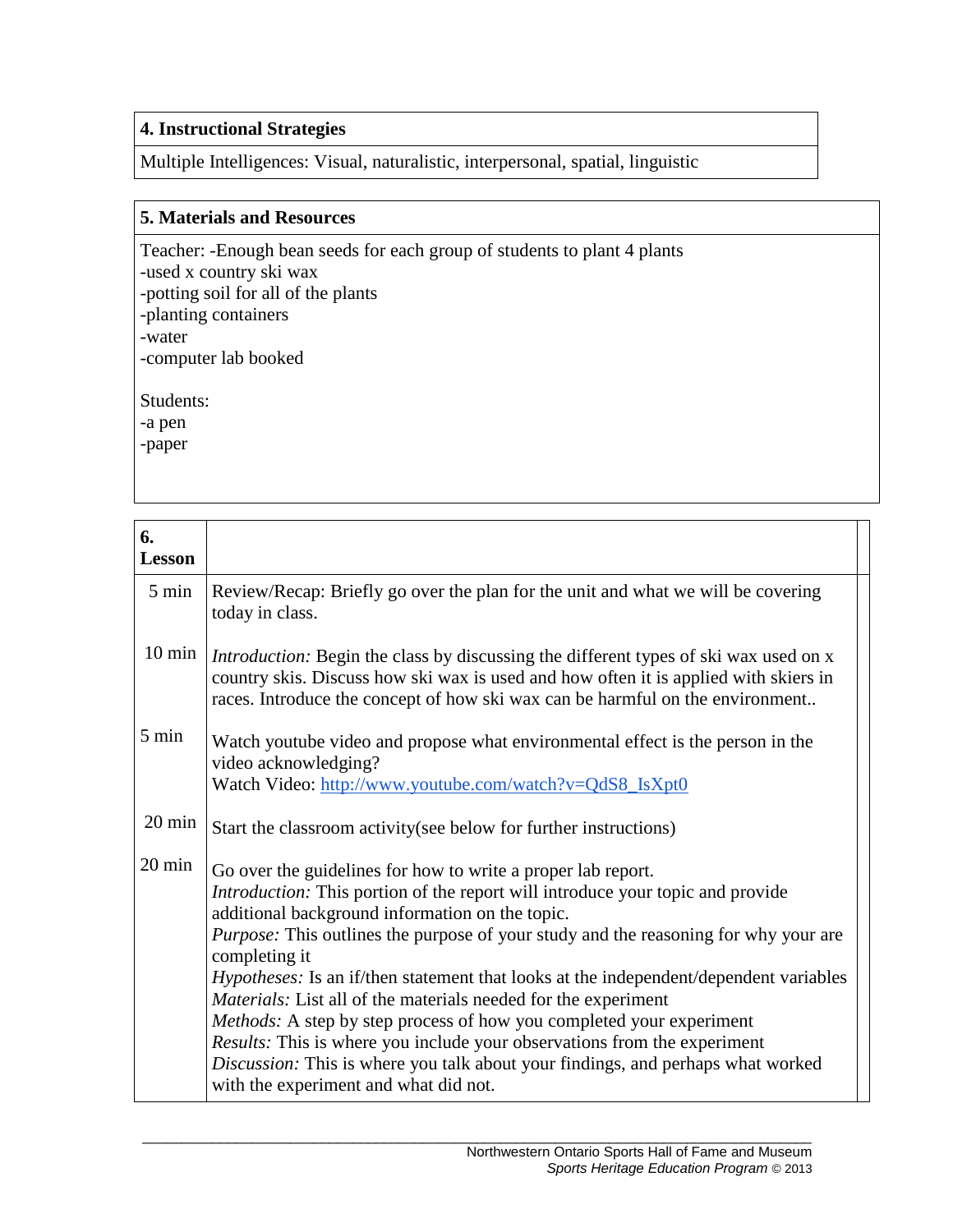| <b>Bring students to the computer lab to have the rest of the period to do research for</b> |  |
|---------------------------------------------------------------------------------------------|--|
| their introduction and purpose section of the lab report.                                   |  |

## **7. Prior Learning/ Learning Context**

This class is at the beginning of a new unit however the students should have a basic idea of the overall plan and expectations that are going to be met at the end of the unit.

If this is the students first lab report of the semester it will be imperative that the teacher go over the specific expectations required for their experiments.

#### **8. Consolation/ Recapitulation**

Review when the due date for the lab report is and inform students that they will be required to maintain their plants for the remainder of the unit.

#### **Classroom Activity**

#### **Jack the X-country Skier and the Beanstalk**

#### **Materials:**

-enough pictures for the entire class to split into groups of 4

- -a tiny pot per student
- -a bean seed per student
- -a bag of planting soil
- -fluorocarbon ski wax
- -a recording sheet for each group

-water

#### **The Steps**

1. Utilizing different pictures of skiers cut each picture into 4 pieces and hand them out randomly to the students within the class. It is then the student's responsibility to find their matching group mates. Once they put together their picture then that will determine the groups for this science experiment.

2. Hand out a bean seed, planting soil, and a cup to each student for their plant. In addition hand out enough ski wax for two of their plants to have it mixed into their soils.

3. The students will plant all of their plants separately and two of the students will spread and mix in old fluorocarbon ski wax into their plants. It is important that the students label the non waxed plants compared to the wax plants.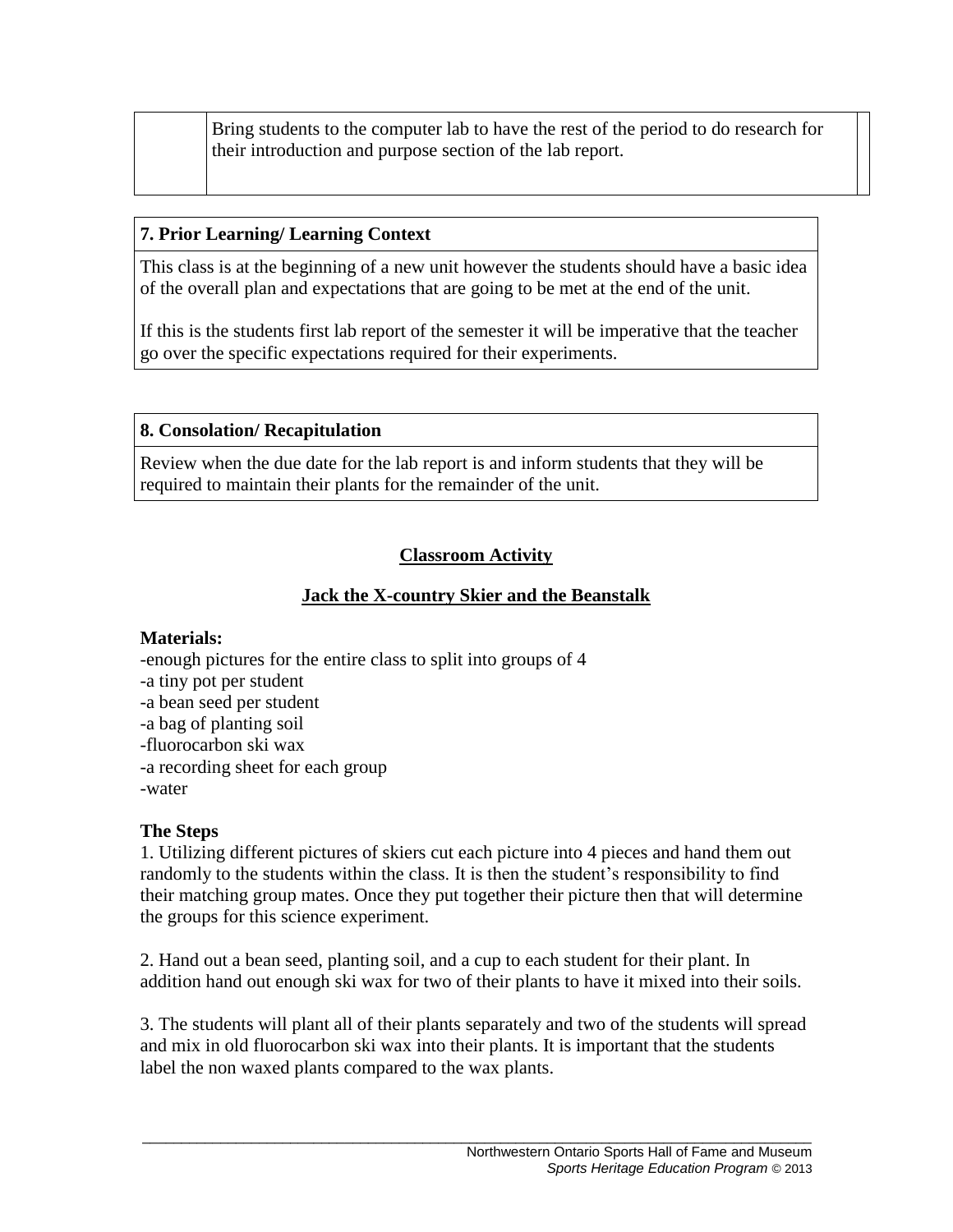4. Have students water all of their plants. Students will then be responsible for watering and taking care of their plants for the upcoming weeks. Students will also be responsible for recording their daily observations about the growth of each plant.

5. Students will be delegated 5 minutes each period for every class to make daily observations on how their plants are growing.

| <b>Plant Daily Observations</b> |  |
|---------------------------------|--|
|---------------------------------|--|

|                         | Date Non waxed<br>plant A | <b>Non waxed</b><br>plant B | <b>Waxed</b><br>plant A | <b>Waxed</b><br>plant B |
|-------------------------|---------------------------|-----------------------------|-------------------------|-------------------------|
| $\mathbf{1}$            |                           |                             |                         |                         |
| $\overline{2}$          |                           |                             |                         |                         |
| $\mathbf{3}$            |                           |                             |                         |                         |
| $\overline{\mathbf{4}}$ |                           |                             |                         |                         |
| 5                       |                           |                             |                         |                         |
| 6                       |                           |                             |                         |                         |
| $\overline{7}$          |                           |                             |                         |                         |

#### **Group Name:\_\_\_\_\_\_\_\_\_\_\_\_\_\_\_**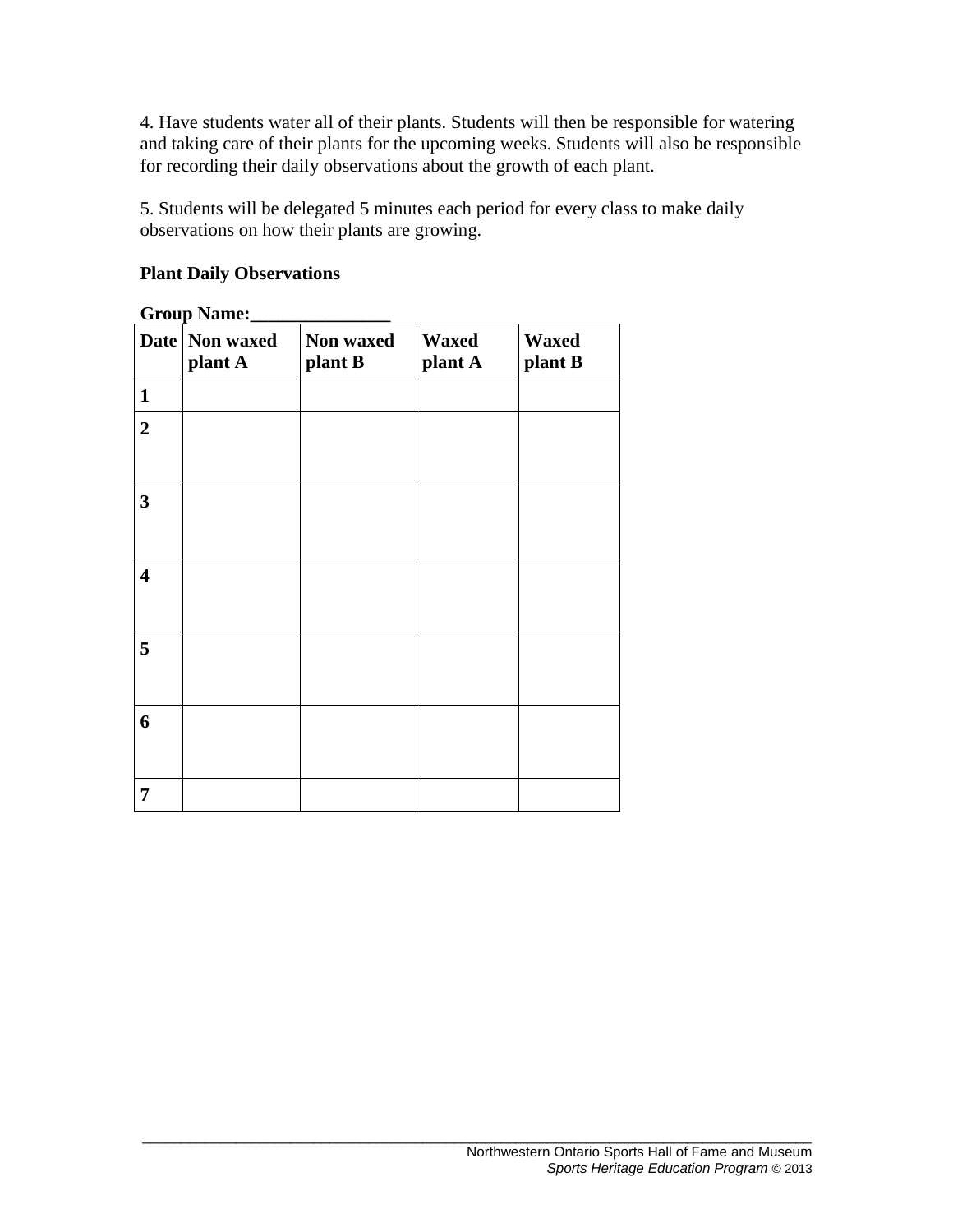### **Marking Scheme For Lab Report**

Due Date: Week after culminating activity **Group:\_\_\_\_\_\_\_\_\_\_\_\_\_\_\_\_ Student:\_\_\_\_\_\_\_\_\_\_\_\_\_\_\_\_**

|                                                                                                                                                                                                                                                               | Mark<br>$\Delta 100$ |
|---------------------------------------------------------------------------------------------------------------------------------------------------------------------------------------------------------------------------------------------------------------|----------------------|
| <i>Introduction:</i> This portion of the report will introduce your topic and provide<br>additional background information on the topic.                                                                                                                      | /10                  |
| <b>Purpose:</b> This outlines the purpose of your study and the reasoning for why you<br>are completing it                                                                                                                                                    | /10                  |
| <i>Hypotheses:</i> Is the hypothesis if/then statement that looks at both<br>independent/dependent variables                                                                                                                                                  | /5                   |
| <b>Materials:</b> Listed all of the materials needed for the experiment                                                                                                                                                                                       | /5                   |
| <b>Methods:</b> A step by step process of how you completed your experiment                                                                                                                                                                                   | /15                  |
| <b>Results:</b> Are their results accurate and true to your individual experiment?                                                                                                                                                                            | /20                  |
| <i>Discussion:</i> This is where you talk about your findings, and whether you accept<br>or reject your hypothesis. In addition you will also be responsible for<br>incorporating at least 4 additional resources into your discussion about your<br>results. | /30                  |
| <b>Organization/Neatness:</b> The lab report looks professional and is nicely<br>organized                                                                                                                                                                    | /5                   |

\_\_\_\_\_\_\_\_\_\_\_\_\_\_\_\_\_\_\_\_\_\_\_\_\_\_\_\_\_\_\_\_\_\_\_\_\_\_\_\_\_\_\_\_\_\_\_\_\_\_\_\_\_\_\_\_\_\_\_\_\_\_\_\_\_\_\_\_\_\_\_\_\_\_\_\_\_\_\_\_\_\_\_\_\_\_

**Overall Comments:**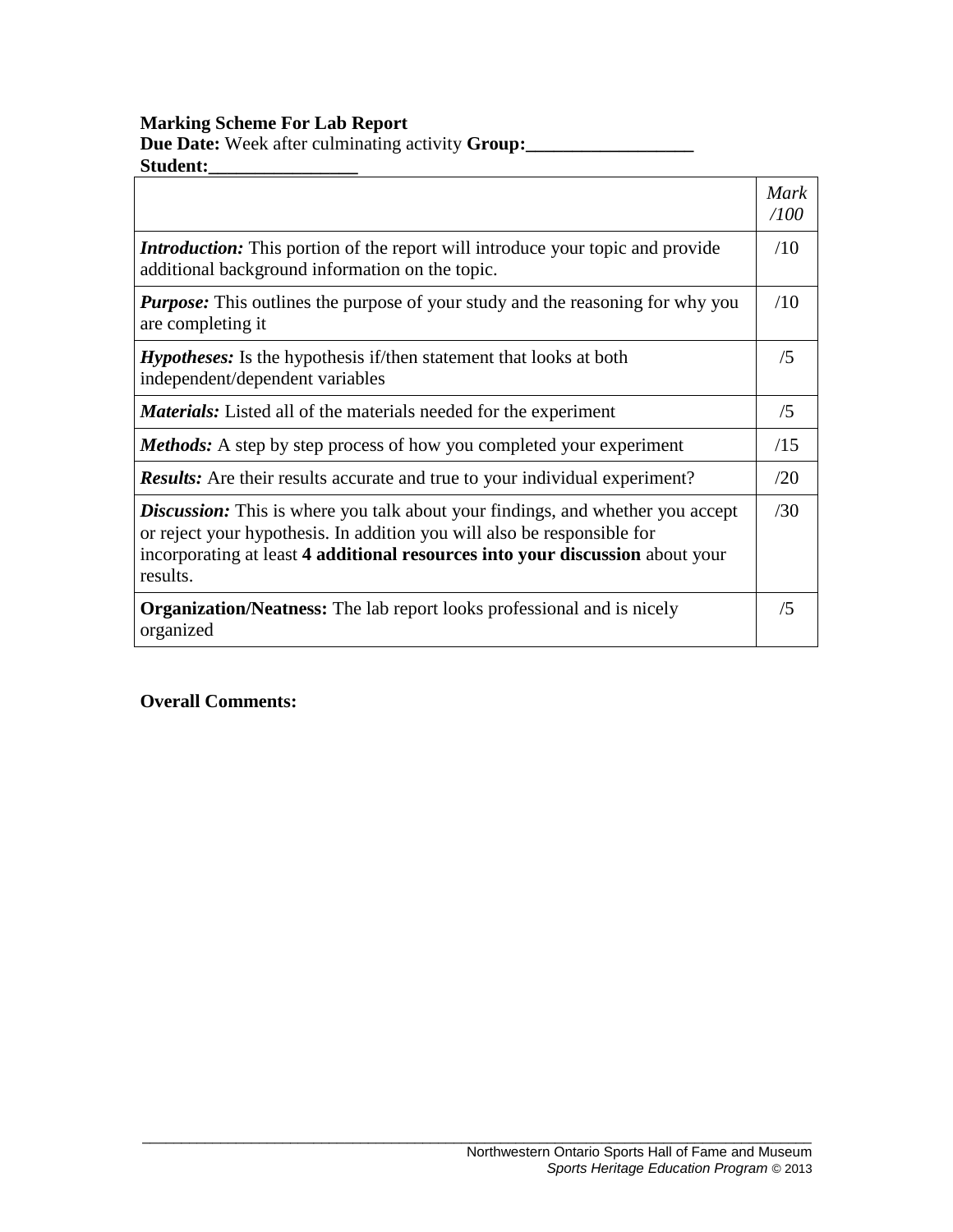## **The Canadian Winter Olympics Activity**

#### *Our goal:*

Congratulations our class has the opportunity to participate in the first annual Thunder Bay Winter Olympics hosted by our class. It is our goal through the collaboration of teams/classes that we will have a complete afternoon dedicated to a variety of winter and Olympic activities to be held for the rest of the school.

The only issue as of right now is that we do not have any activities for anyone to play! It is our mission as a class to break up into groups and create a variety of winter games/activities for the students to participate in during the event. You must utilize and apply the knowledge that we have learned from the rest of our unit examining other Olympic events to ensure that our event is environmentally friendly and sustainable.

#### *Groups:*

Working with your original ski wax lab groups, each group will be responsible for developing a specific activity for the event.

#### *What you need to complete: (50 marks)*

**1.** Design a winter activity that could take place on our school grounds. Once you have this activity decided it must be approved by the teacher as we will have to ensure that it is appropriate and not the same as any other group's activity. You will be required to do a write up on how to play this activity and where the activity originated from whether it be your own or one you found. These games do not have to reflect traditional Olympic sports (for example: Quinzhee building competition could be one) (20 marks)

\*\*\*A brief summary paragraph of your activity will also be required so other classes can sign up for the events.

**2.** You must acknowledge or address the area that you want to utilize for your event so we can pass that knowledge on to our geography class so that they can produce a map of the events that are occurring. Do a brief half a page write up on how much space you need to participate in your activity(5 marks)

**3.** You must address and recognize the potential environmental concerns for each activity and attempt to make a minimal impact on the region that you are utilizing. (For example: if you are having a ski race perhaps you look up an alternative ski wax that is less harmful than fluorocarbons) A one page write up will be required for this portion (15 marks). **\*\*\***It is important that you include at least one environmental concern!

**4.** You will also be required to make a brief 5-10 minute presentation to the Olympic Committee (the class) in order to get it approved for the games! (10 marks)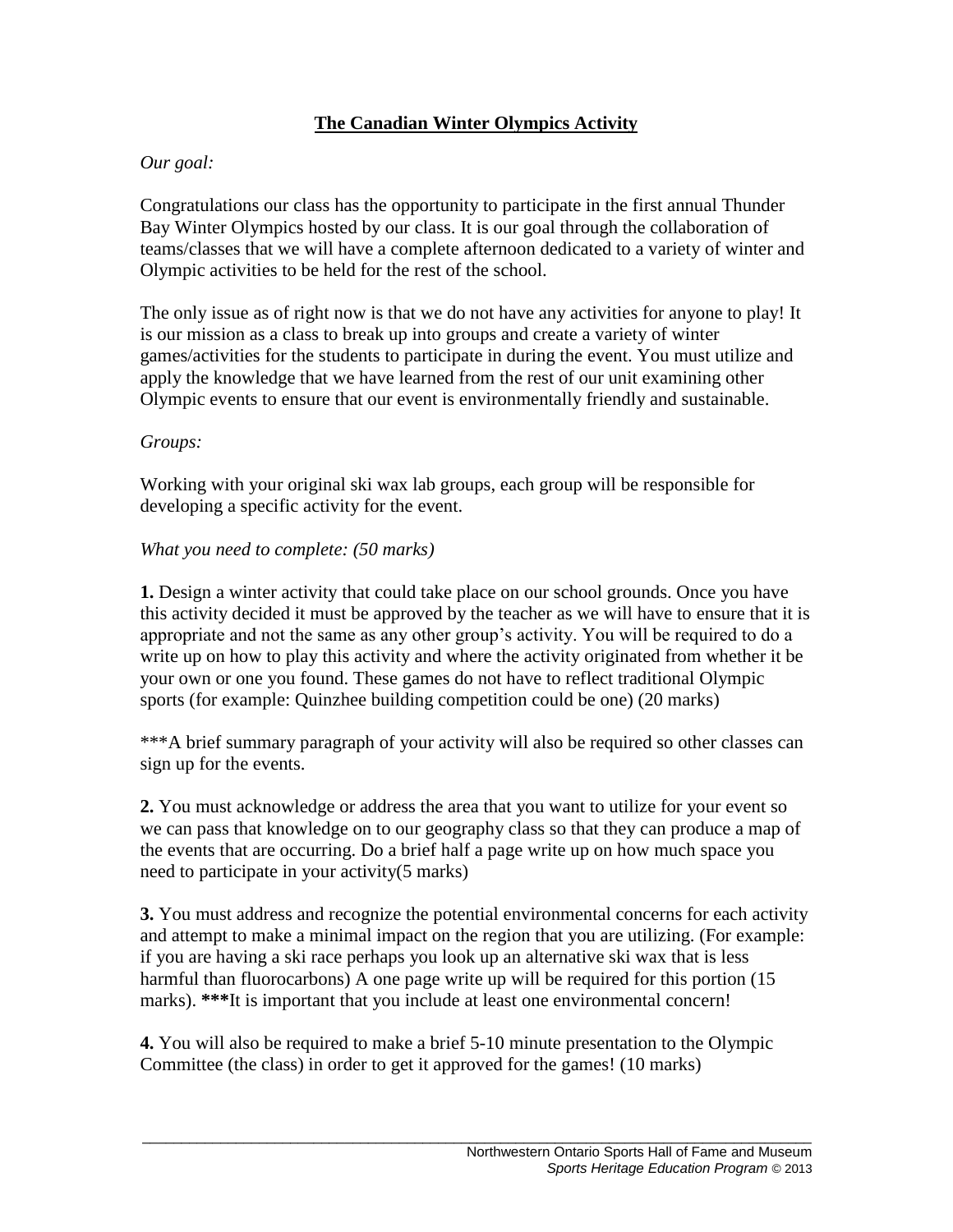## **History**

## **Lesson Plan- Grade 10, 11, 12- Olympics Assignment**

**Topic:** Olympics (Locally Relevant- Northwestern Ontario)

**Location:** Classroom/Computer lab/ Field Trip to Northwestern Ontario Sports Hall of Fame

## **Learning Expectations:**

- Explain how local, national, and global influences have helped shape Canadian identity
- Assess how individual Canadians have contributed to the development of Canada and the countries emerging sense of identity
- Formulate questions on topics and issues in the history of Canada since 1914 and use appropriate methods of historical research to locate, gather, evaluate and organize relevant information from a variety of sources
- Interpret and analyse information gathered through research, employing concepts and approaches appropriate to historical inquiry
- Communicate the results of historical inquiries using appropriate terms and concepts and a variety of forms of communication

## **Assessment Strategies:**

Performance/Presentation: This assignment can be done by a 30 minute presentation (Creativity included: can be skit, power point, visual media, etc.)

## **Materials:**

Teacher: Computers (computer lab), Pad of Paper (graphic organizers), markers Students: Binders, Paper, Writing Materials

## **Introduction (Hook):**

- Explain the importance of the winter Olympics and how Northwestern Ontario had many athletes see success.
- Assess prior knowledge: Asking questions such as do you know any athletes in who were in the Olympics from Northwestern Ontario?

- o Answers: Chris Pronger, Eric Staal, Haley Irwin, Mike Richards, etc.
- Show a video: Steve Collins (Ski-Jumper)
	- o http://www.youtube.com/watch?v=xIPdEokjOto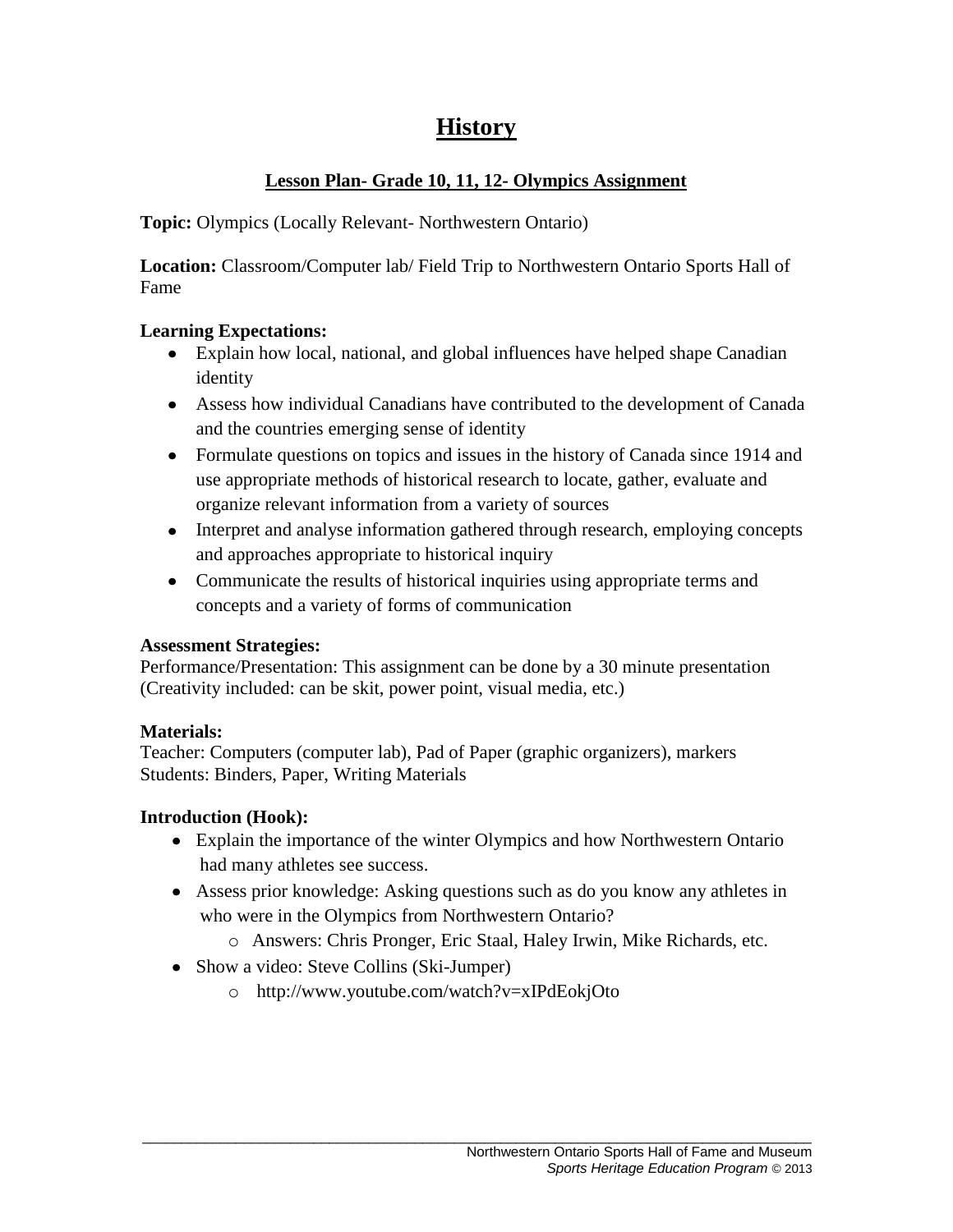#### **Presentation Steps:**

- 1. Introduction: See above (10-15 minutes)
- 2. Explain Assignment: Handout Assignment
- 3. Pick groups and Topics through lottery
- 4. Work Period: Allow students the class to start working on their assignment

#### **Review:**

If students are having trouble finding information put some websites on the board such as the Northwestern Ontario Sports Hall of Fame. (http://www.nwosportshalloffame.com)

**Evaluation:** See Rubric attached to assignment sheet

**Reflection:** A series of checkmarks for what was successful during the lesson. This lesson could be extended to three work periods if desired by the teacher.

## **Olympic Assignment**

This assignment is to give you the opportunity to do some research with primary and secondary sources and also give you control of the class to educate your peers on your research findings. This will be a group project and will consist of 5-6 people. Each group will be assigned a topic through a lottery/draw; all topics will be important, locally relevant, topics of the history of sports related to Northwestern Ontario and the Olympics. It's important as students to learn about the sports history of your local area as each student will get to see the sense of community pride Northwestern Ontario Athletes have brought to the area.

**Groups:** There will be 5 groups of 5-6 people (random draw for group members) **Topics:** 

- 1. Northwestern Ontario's Summer Olympic Athletes (Due date: To Be Announced)
- 2. Northwestern Ontario's Winter Olympics Athletes (Due Date: To Be Announced)
- 3. Amateurism in the Olympics: Northwestern Ontario Strives (Due Date: To Be Announced)
- 4. Northwestern Ontario's Hockey Participation (Due Date: To Be Announced)

\_\_\_\_\_\_\_\_\_\_\_\_\_\_\_\_\_\_\_\_\_\_\_\_\_\_\_\_\_\_\_\_\_\_\_\_\_\_\_\_\_\_\_\_\_\_\_\_\_\_\_\_\_\_\_\_\_\_\_\_\_\_\_\_\_\_\_\_\_\_\_\_\_\_\_\_\_\_\_\_\_\_\_\_\_\_

5. Olympics and conflicts of War (WWII, Cold war, etc.) (Due Date: To Be Announced)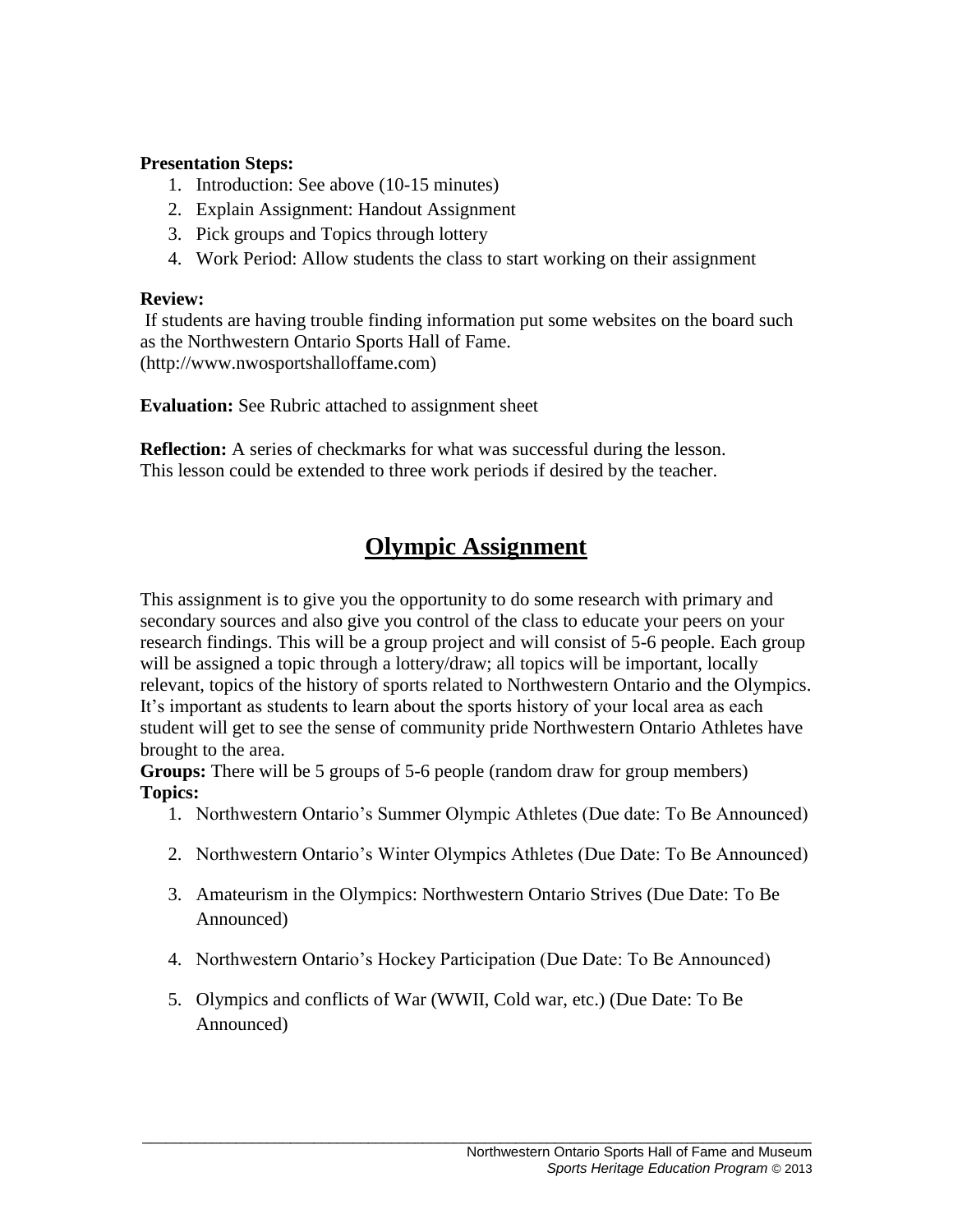## **Task:**

Each group will be in charge of presenting a lesson to the class (teaching the class) about their topic. They will have 30 minutes to teach the class any way they want (power point, skit, films, class activity, etc.). Each group will also give any handouts needed for the class.

## **Evaluation: 20% of the final mark**

### **Important Dates to Remember:**

Check-in Number 1- Field Trip: Time to get resources at the Northwestern Ontario Sports Hall of Fame and Museum

\_\_\_\_\_\_\_\_\_\_\_\_\_\_\_\_\_\_\_\_\_\_\_\_\_\_\_\_\_\_\_\_\_\_\_\_\_\_\_\_\_\_\_\_\_\_\_\_\_\_\_\_\_\_\_\_\_\_\_\_\_\_\_\_\_\_\_\_\_\_\_\_\_\_\_\_\_\_\_\_\_\_\_\_\_\_

Check-in Number 2- Group Check-ins (all groups will check in with the teacher to see their progress leading into their presentations the following week)

#### **Rubric is attached on Next page**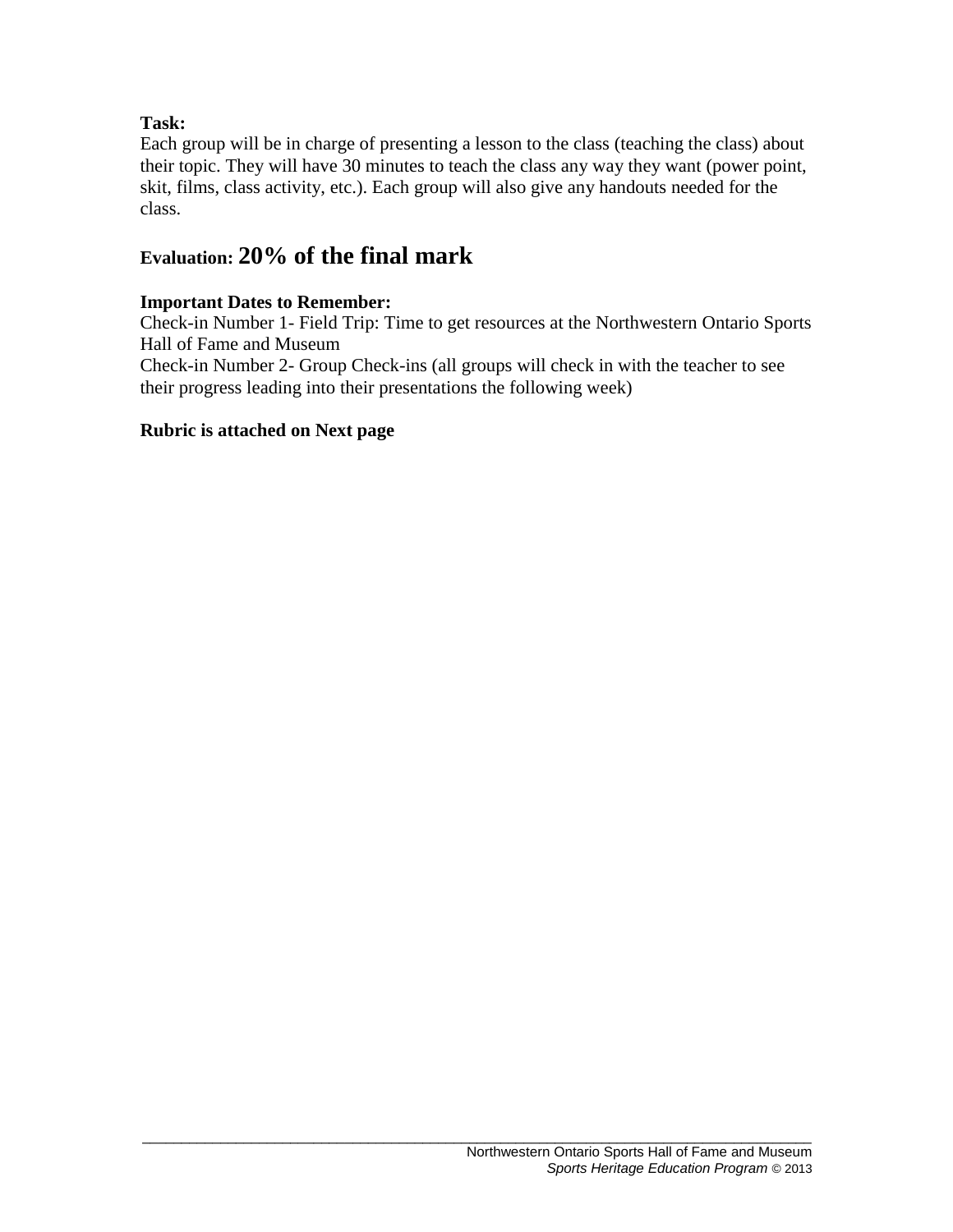| <b>Categories</b>                     | 50-59%                                                                                       | 60-69%                                                                                 | 70-79%                                                                                            | 80-100%                                                                                                      |
|---------------------------------------|----------------------------------------------------------------------------------------------|----------------------------------------------------------------------------------------|---------------------------------------------------------------------------------------------------|--------------------------------------------------------------------------------------------------------------|
|                                       | Level 1                                                                                      | Level 2                                                                                | Level 3                                                                                           | Level 4                                                                                                      |
|                                       |                                                                                              |                                                                                        |                                                                                                   |                                                                                                              |
| <b>Knowledge and</b><br>Understanding | -demonstrates<br>limited<br>knowledge of<br>content                                          | -demonstrates<br>some<br>knowledge of<br>content                                       | -demonstrates<br>considerable<br>knowledge of<br>content                                          | -demonstrates<br>thorough<br>knowledge<br>of content                                                         |
|                                       | -demonstrates<br>limited<br>understanding<br>of<br>content                                   | -demonstrates<br>some<br>understanding<br>of<br>content                                | -demonstrates<br>considerable<br>understanding<br>of content                                      | -demonstrates<br>thorough<br>understanding<br>of content<br>-Addresses the<br>topic with<br>reliable sources |
| <b>Presentation</b><br><b>Skills</b>  | - presentation<br>was not<br>engaging                                                        | - presentation<br>was somewhat<br>engaging                                             | - presentation<br>was<br>considerably<br>engaging                                                 | - presentation<br>caught<br>attention by<br>all and<br>engaged the<br>class                                  |
|                                       | -demonstrated<br>limited<br>amount of<br>clarity and<br>pronunciation<br>in voice            | -demonstrated<br>some amount<br>clarity and<br>pronunciation<br>in voice               | -demonstrated<br>considerable<br>amount of<br>clarity and<br>pronunciation<br>in voice            | -demonstrated<br>thorough<br>amount of<br>clarity and<br>pronunciation<br>in voice                           |
|                                       | - demonstrated<br>limited eye<br>contact                                                     | -demonstrated<br>some eye<br>contact                                                   | -demonstrated<br>considerable<br>amount of eye<br>contact                                         | -demonstrated<br>eye contact<br>throughout the<br>whole<br>presentation                                      |
| <b>Hand-out</b>                       | - expresses and<br>organizes ideas<br>and<br>information<br>with<br>limited<br>effectiveness | - expresses and<br>organizes ideas<br>and<br>information<br>with some<br>effectiveness | - expresses and<br>organizes ideas<br>and<br>information<br>with<br>considerable<br>effectiveness | - expresses and<br>organizes ideas<br>and<br>information<br>with a high<br>degree<br>of effectiveness        |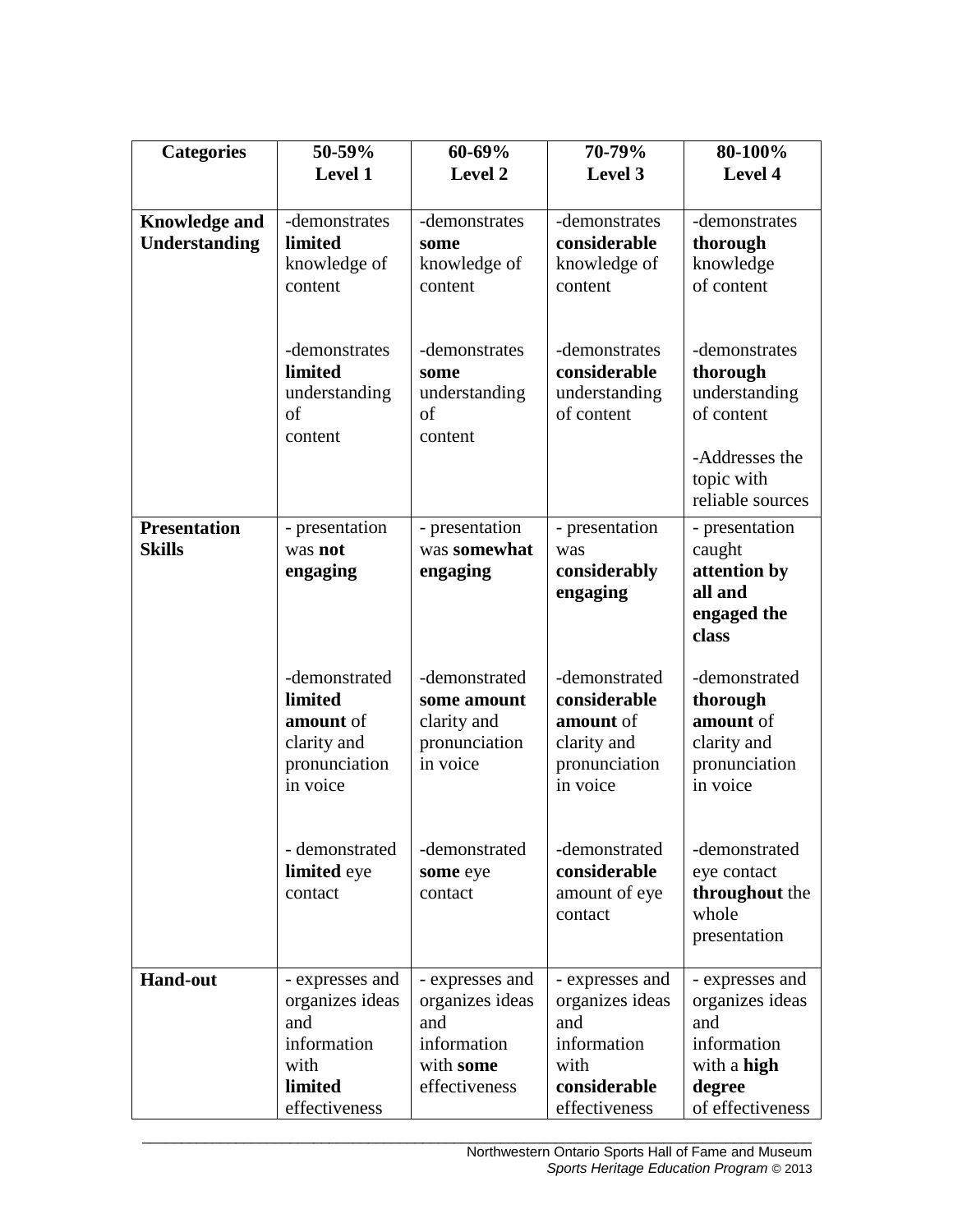| <b>Peer Review +</b> | -demonstrated         | - Demonstrated  | - Demonstrated  | - Demonstrated  |
|----------------------|-----------------------|-----------------|-----------------|-----------------|
| group                | limited               | some            | considerable    | thorough        |
| $participation +$    | participation         | participation   | participation   | participation   |
| <b>Teacher</b>       | with the group        | with the group  | with the group  | with the group  |
| <b>Meeting</b>       |                       |                 |                 |                 |
|                      | -Demonstrated         | - Demonstrated  | - Demonstrated  | - Demonstrated  |
|                      | <b>limited</b> amount | some amount     | considerable    | thorough        |
|                      | of material           | of material     | amount of       | amount of       |
|                      | shown on              | shown on        | material on     | material on     |
|                      | teacher               | teacher meeting | teacher meeting | teacher meeting |
|                      | meeting day           | day             | day             | day             |
|                      |                       |                 |                 |                 |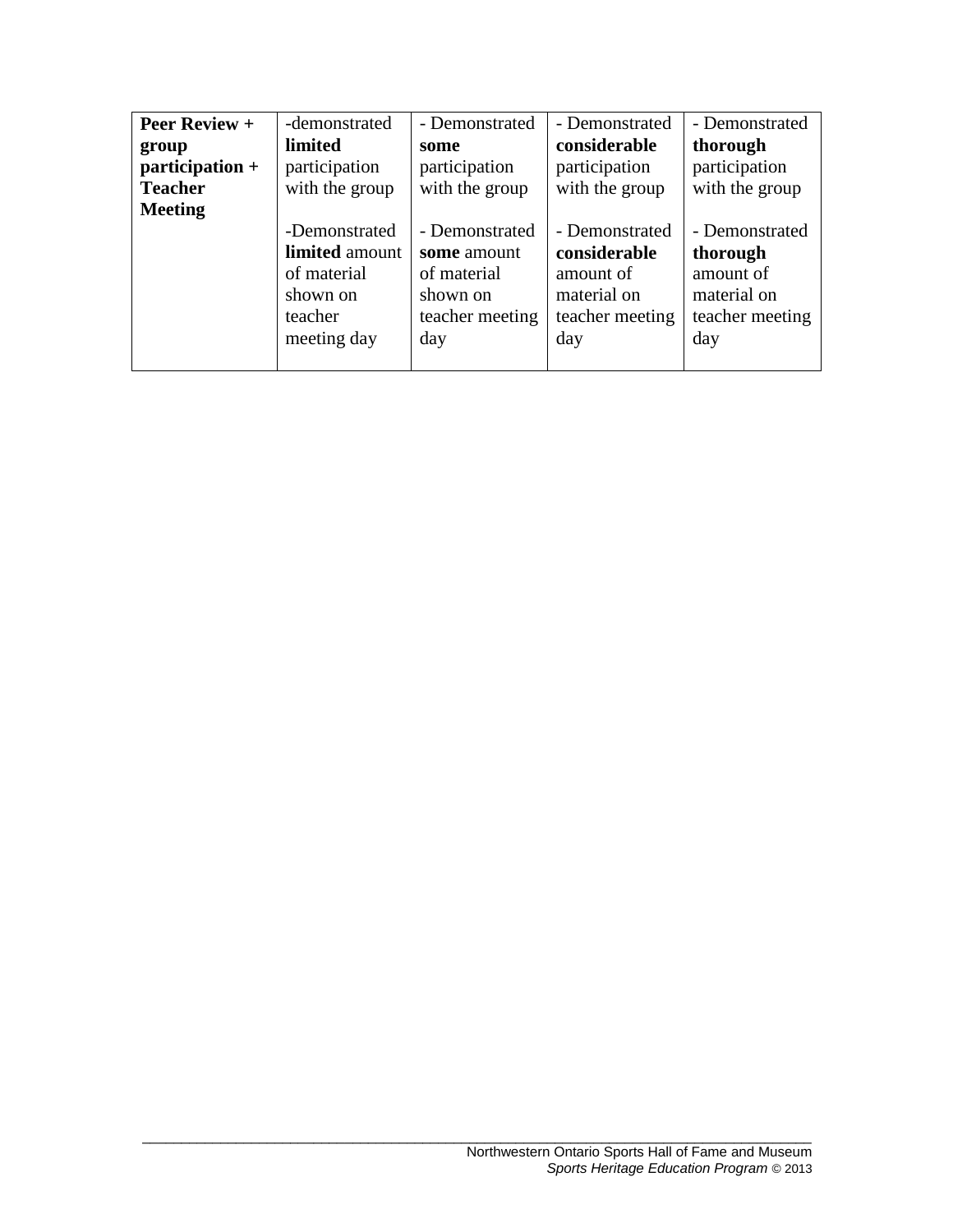## **Lesson Plan (History) Grade 10, 11, 12**

#### **Topic: Olympic Scandals and Controversies**

**Location:** Computer lab/ Field Trip to the Northwestern Ontario Sports Hall of Fame

## **Learning Expectations:**

- Explain how local, national, and global influences have helped shape Canadian identity
- Assess how individual Canadians have contributed to the development of Canada and the countries emerging sense of identity
- Formulate questions on topics and issues in the history of Canada since 1914 and use appropriate methods of historical research to locate, gather, evaluate and organize relevant information from a variety of sources
- Interpret and analyse information gathered through research, employing concepts and approaches appropriate to historical inquiry
- Communicate the results of historical inquiries using appropriate terms and concepts and a variety of forms of communication

#### **Materials:**

Teacher: Computers (computer lab), Pad of Paper (graphic organizers), Markers Students: Binders, Paper, Writing Materials

#### **Introduction (Hook):**

- Explain the importance of the Olympics to sports and the importance it is to many athletes across the world
- Assess prior knowledge:
	- o Define: Scandals, Controversy, Boycott
	- o Ask any examples of boycotting?

## **Presentation Steps:**

- 1. Introduction: See above (10-15 minutes)
- 2. Lesson on the 1980 and 1984 Summer Olympics in Russia and USA
- 3. Boycotting Activity
- 4. Boycotting Activity Presentations

**Evaluation:** No rubric needed, just checkmark for participation if information is said through presentation

**Reflection:** A series of checkmarks for what was successful during the lesson. This lesson might want to be extended to three work periods (for the assignment to be well done by your students)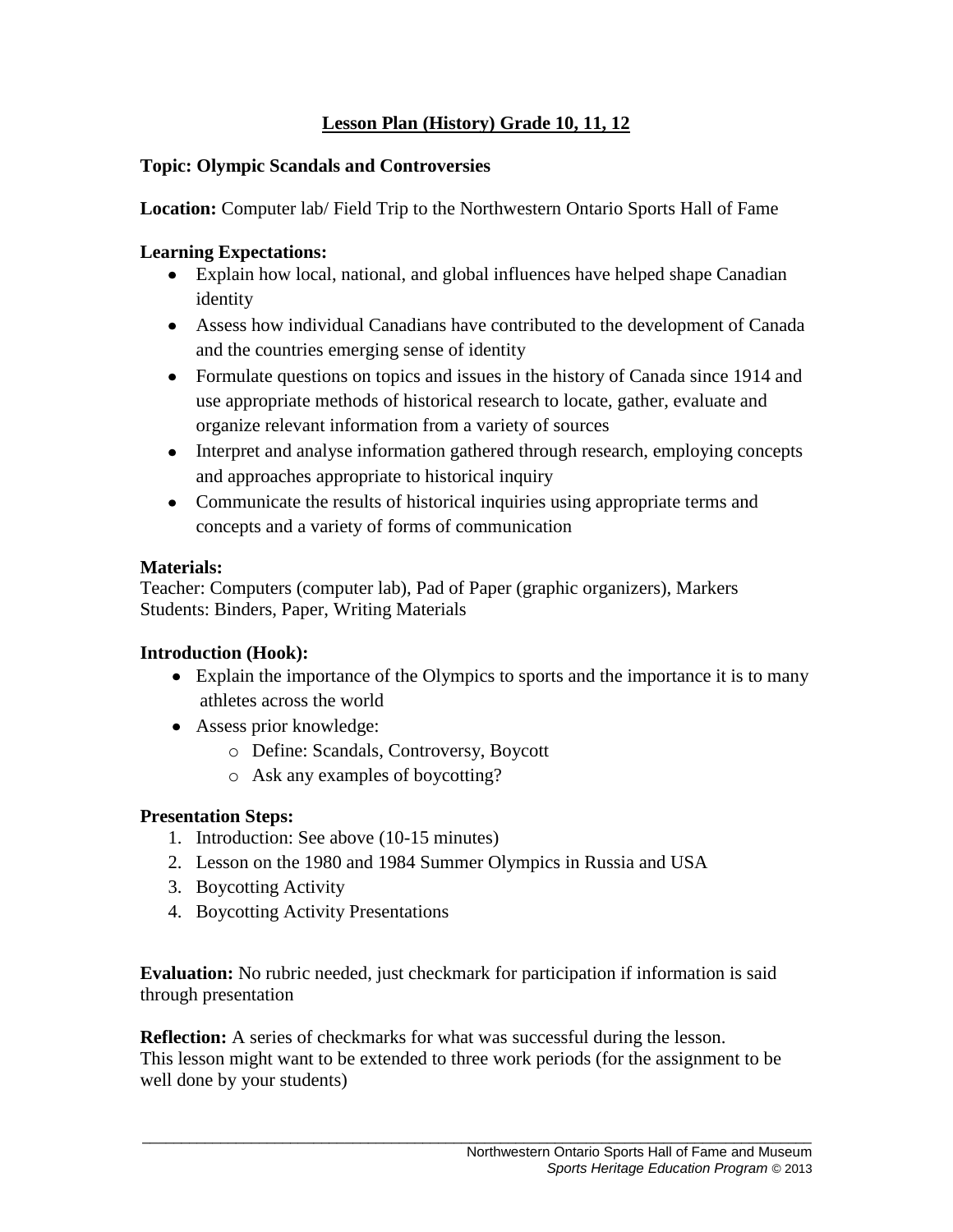## **Class Activity with Lesson**

#### **Boycotting Activity**

There have been many Olympics which have had controversy and scandals. It seems like every Olympics has had one problem, which is likely due to having such different cultures, religions and unique people participating on another world-wide event. Your job is to organize into groups of 3-4 and pick an Olympics (other then 1980-1984) and find interesting scandals, controversies or boycotts which your fellow students would not know about. Then with your information found in the 20 minutes given, give a short two-five minute presentation on your research.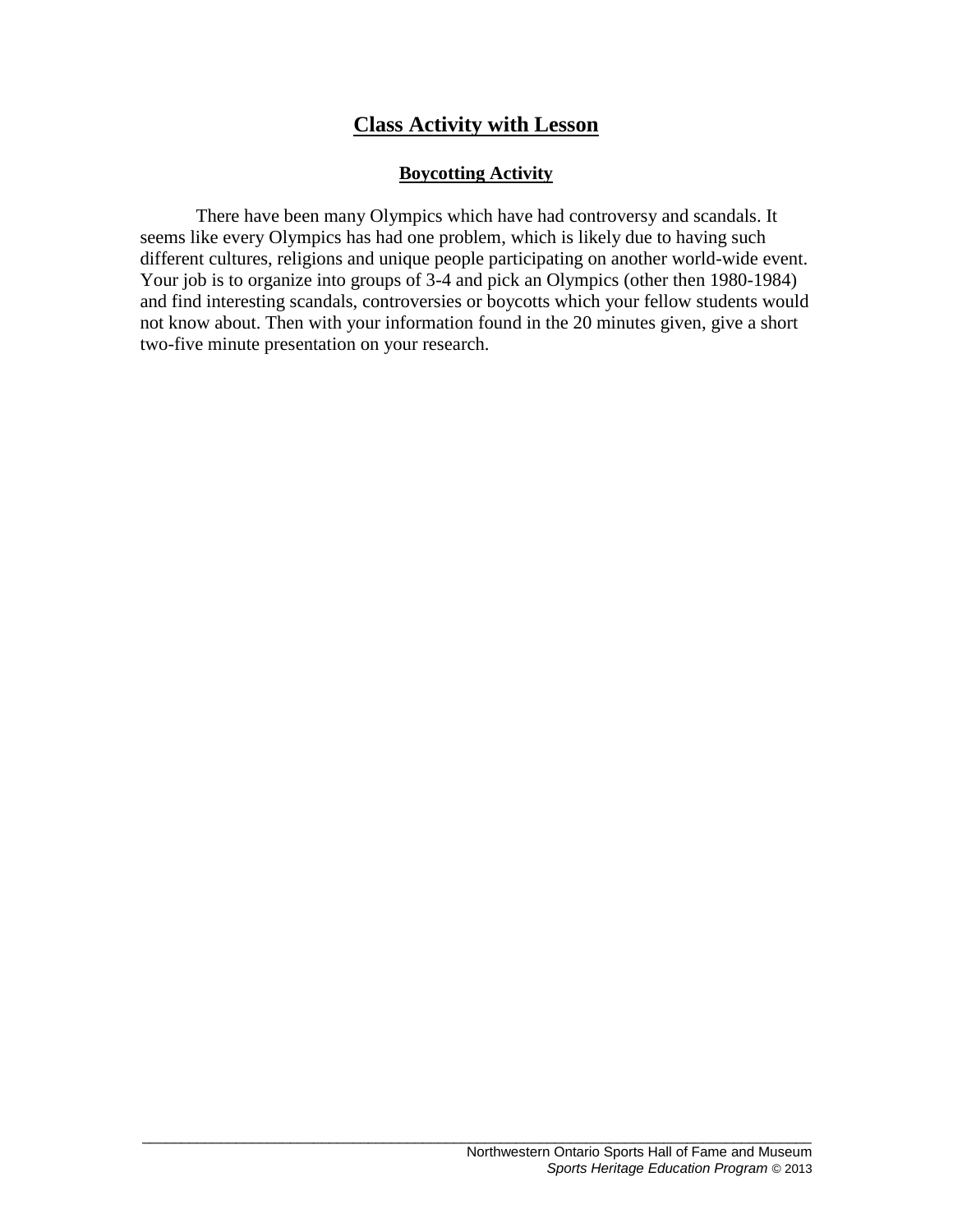## **Lesson: Canadian History: Induct Your Own Athlete!**

| 1. Lesson Plan Information              |                                        |
|-----------------------------------------|----------------------------------------|
| <b>Subject/Course: Canadian History</b> | <b>Teacher:</b>                        |
| <b>Grade Level: Grade 10</b>            | Date:                                  |
| <b>Topic:</b> Induct Your Own Athlete   | <b>Length of Period:</b> 3X 75 minutes |

#### **2. Expectation(s)**

#### **Overall Expectations By the end of this course students will:**

- Formulate questions on topics and issues in the history of Canada since 1914 and  $\bullet$ use appropriate methods of historical research to locate, gather, evaluate and organize relevant information from a variety of sources
- Interpret and analyse information gathered through research, employing concepts and approaches appropriate to historical inquiry
- Communicate the results of historical inquiries using appropriate terms and concepts and a variety of forms of communication

## **Learning Goals:**

- **·** I will understand the importance of Northwestern Ontario athletes and their effects on the local community
- · I will understand the relationship between history and sports
- · I will be able to research using different forms of communication and be able to gather historical research using appropriate methods.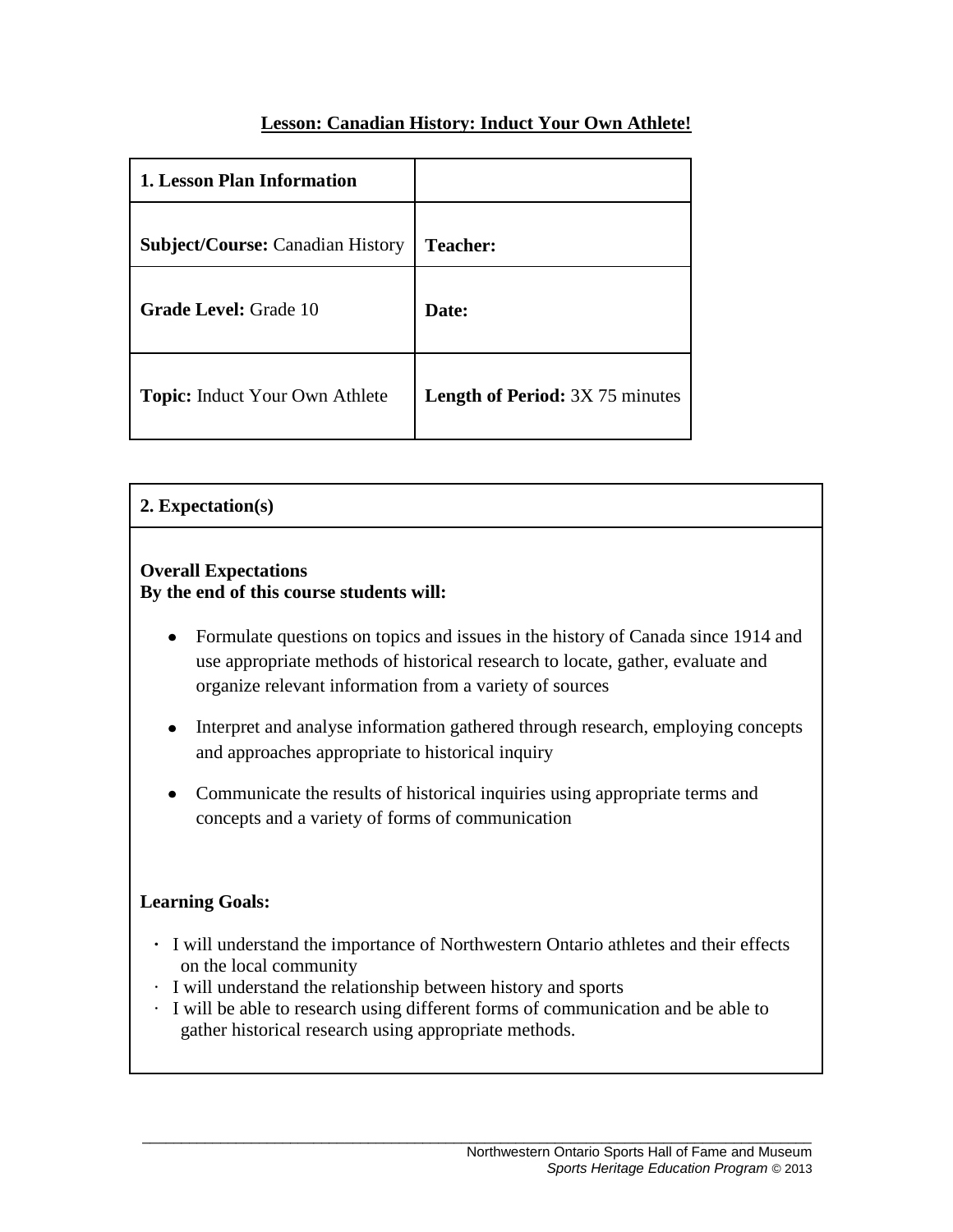#### **3. Assessment and Evaluation**

#### **Assessment For Learning**

Prior to the start of the lesson:

- · As a class, students will examine images of athletes who are in the Northwestern Ontario Sports Hall of Fame (NWOSHOF) already. This can be research on the website (http://www.nwosportshalloffame.com/) or as part of a field trip.
- · As a class, students will brainstorm ideas of reasons why the athletes shown were in the NWOSHOF.

#### **Assessment of Learning**

Presentation/Demonstration: (sourced from *The Ontario Curriculum Unit Planner Assessment Companion* page 38)

Teacher will take notes on any significant observations on formative development that might otherwise be forgotten or remembered incorrectly.

Record observations of unanticipated performance, behaviors, incidents, or events. Observations should specify the learner, date of observation, factual description of observation.

Record shall be used to measure student achievement and student growth over time.

#### **A Assessment as Learning**

There will be a 10 minute presentation in which the students will give reasoning for their athletes to be inducted and why? These must be athletes that are not in the NWOSHOF currently.

\_\_\_\_\_\_\_\_\_\_\_\_\_\_\_\_\_\_\_\_\_\_\_\_\_\_\_\_\_\_\_\_\_\_\_\_\_\_\_\_\_\_\_\_\_\_\_\_\_\_\_\_\_\_\_\_\_\_\_\_\_\_\_\_\_\_\_\_\_\_\_\_\_\_\_\_\_\_\_\_\_\_\_\_\_\_

#### **4. Instructional Strategies**

**•** Northwestern Ontario Sports Hall of Fame Website (http://www.nwosportshalloffame.com/)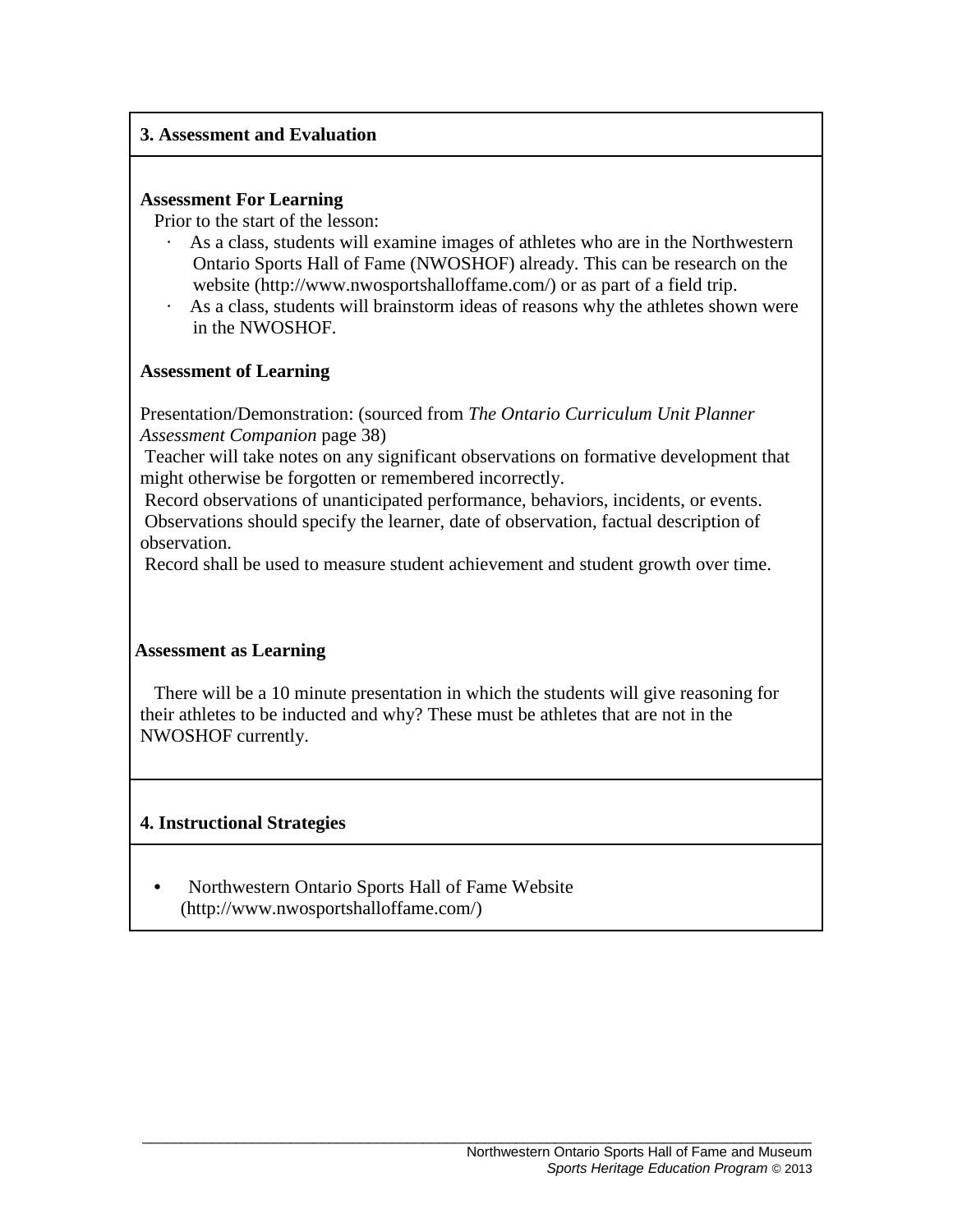#### **5. Materials and Resources**

Teacher:

- videos and images of athletes in the hall of fame -Chart paper

-Markers

-Sketch map

Students:

-Pencil

-Paper

-Eraser

#### **6. Prior Learning/ Learning Context**

- Ask students if they know any athletes that are in the Northwestern Ontario Sports Hall of Fame.
- Show videos on athletes that are in the NWOSHOF
- Allow students to justify and show reasoning why they are in the Hall of Fame.

#### **7. Lesson**

- Students will be able to research athletes from Northwestern Ontario (only) and be given time to complete a 10 minute presentation on why this athlete should be inducted into the NWOSHOF for the next years induction ceremony.

-Students can work in pairs or by themselves

- Their athlete must not be in the NWOSHOF already, it must be a new inducted athlete. Also one bonus mark will be given if the teacher has no idea who the athlete is or if half of the class doesn't know who the athlete is!

(this will allow for some projects to be different sports and allow more athletes to be shared) - This project could need more research days, and there are resources on the website of the Northwestern Ontario Hall of Fame Website

- At the end of the week the students will present their findings either in class or part of a field trip to present at the Northwestern Ontario Hall of Fame to the directors of the NWOSHOF.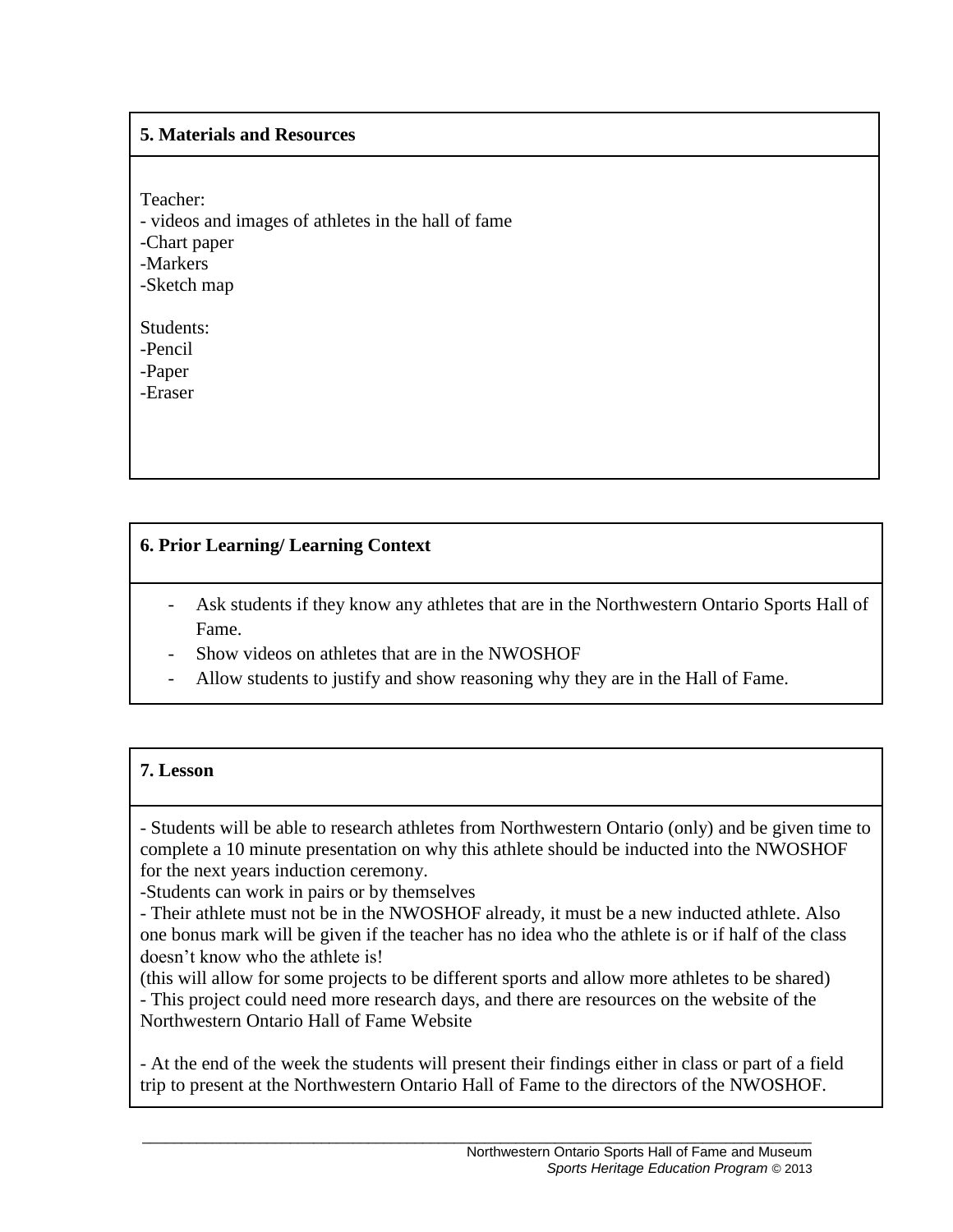#### **8. Consolation/ Recapitulation**

- Remember to explain the importance of the assignment
- Stress that this project only has a couple of class periods to be worked on, therefore homework may be needed for completion

\*\*\* If presenting at the NWOSHOF, make sure students are aware of how important it is to represent the school in the community

#### **9. My Reflections on the Lesson**

Add any reflections (teacher) makes of this lesson.